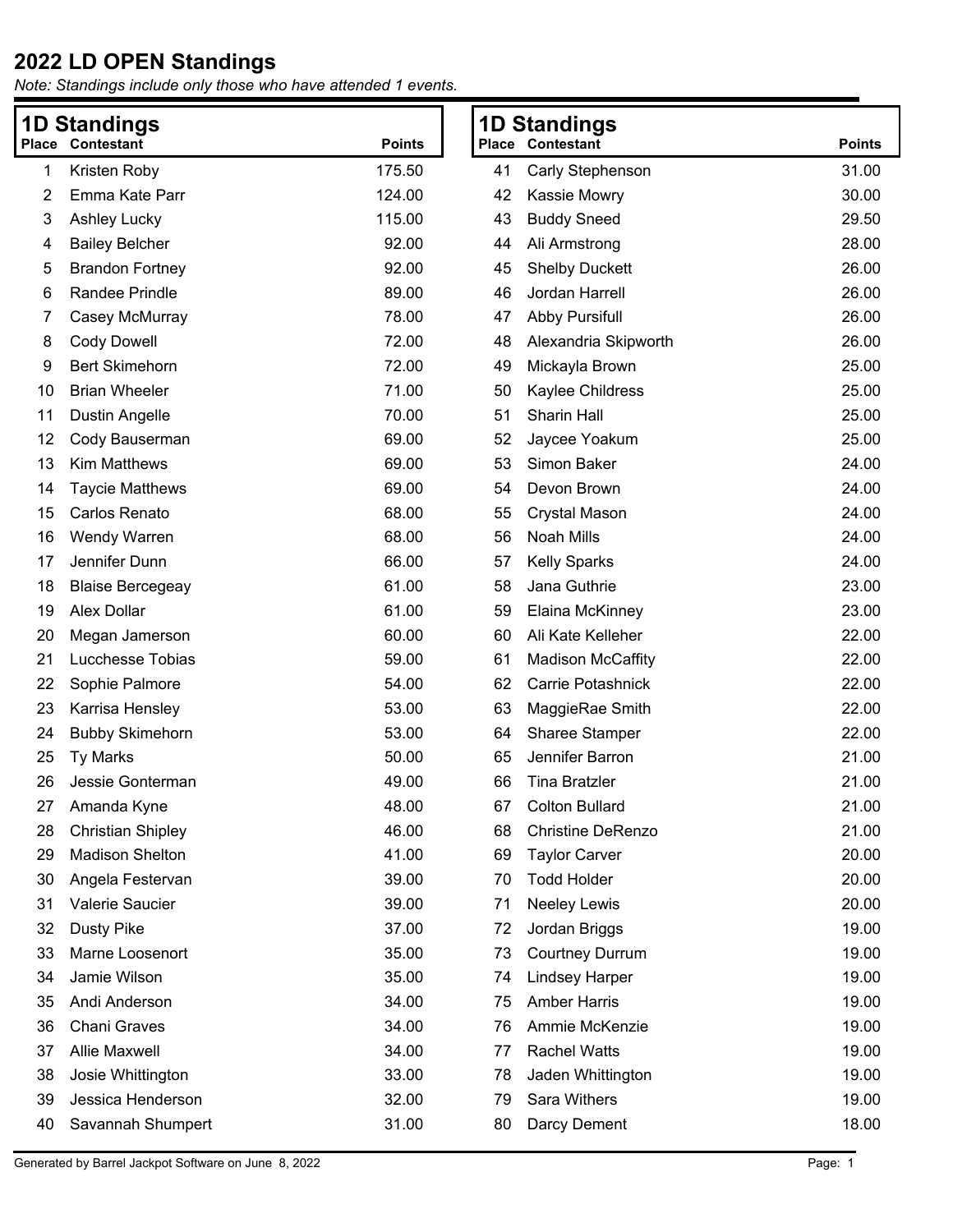*Note: Standings include only those who have attended 1 events.*

| <b>1D Standings</b> |                            | <b>1D Standings</b> |                         |                          |               |
|---------------------|----------------------------|---------------------|-------------------------|--------------------------|---------------|
|                     | <b>Place Contestant</b>    | <b>Points</b>       | <b>Place Contestant</b> |                          | <b>Points</b> |
| 81                  | Meagan Pickle              | 18.00               | 121                     | Rachelle Sticka          | 6.00          |
| 82                  | Lauren Strough             | 18.00               | 122                     | <b>Becky Taylor</b>      | 6.00          |
| 83                  | <b>Barbara Davis</b>       | 17.00               | Ceri Ward<br>123        |                          | 6.00          |
| 84                  | Cyrilla Jumper             | 17.00               | 124                     | <b>Brianna Alford</b>    | 5.00          |
| 85                  | <b>Taylor Shurden</b>      | 17.00               | 125                     | Emma Allen               | 5.00          |
| 86                  | <b>Brianna Echols</b>      | 16.00               | Kelly Allen<br>126      |                          | 5.00          |
| 87                  | Kelly Gerber               | 16.00               | 127                     | <b>Cindy Arnold</b>      | 5.00          |
| 88                  | Melanie Green              | 16.00               | 128                     | James Barnes             | 5.00          |
| 89                  | Maggie Peacock             | 16.00               | 129                     | Janna Brown              | 5.00          |
| 90                  | Marlena Williams           | 16.00               | 130                     | <b>Travis Childress</b>  | 5.00          |
| 91                  | Kara Kreder                | 15.00               | 131                     | <b>Tara Choate</b>       | 5.00          |
| 92                  | Pete Oen                   | 15.00               | Julia Clark<br>132      |                          | 5.00          |
| 93                  | Mandy Bari                 | 14.00               | 133                     | <b>Tracie Couch</b>      | 5.00          |
| 94                  | Angie Dowell               | 13.00               | 134                     | Dana Crenshaw            | 5.00          |
| 95                  | Maggie Smith               | 13.00               | 135                     | Michelle DeBoer          | 5.00          |
| 96                  | Catalina Valdivia          | 13.00               | 136                     | <b>Rita Durrum</b>       | 5.00          |
| 97                  | <b>Shelby West</b>         | 13.00               | 137<br>Jackie Ellis     |                          | 5.00          |
| 98                  | <b>Quay Eaves</b>          | 12.00               | 138                     | <b>Connie Ezell</b>      | 5.00          |
| 99                  | Melissa Gonterman          | 12.00               | 139                     | <b>Brenda Fechner</b>    | 5.00          |
| 100                 | <b>Riley McKinnis</b>      | 12.00               | 140                     | <b>Kristin Gore</b>      | 5.00          |
| 101                 | Laura Mills                | 12.00               | 141                     | Hannah Griffis           | 5.00          |
| 102                 | <b>Josh Andrews</b>        | 11.00               | 142                     | Melissa Hack             | 5.00          |
| 103                 | Erika Boucher              | 10.00               | 143                     | <b>Crystal Hann</b>      | 5.00          |
| 104                 | <b>Nealey Dalton</b>       | 10.00               | 144                     | Derek Hixon              | 5.00          |
| 105                 | <b>Britany Diaz</b>        | 10.00               | 145                     | Jill Johnson             | 5.00          |
| 106                 | Dawson Miller              | 10.00               |                         | 146 Aubry Rae Mauldin    | 5.00          |
| 107                 | Jodi Ray                   | 10.00               | 147                     | <b>Price McNeese</b>     | 5.00          |
| 108                 | John Ressler               | 10.00               | 148                     | Jodee Miller             | 5.00          |
| 109                 | Morgan Anderson            | 9.00                | 149                     | DaCota Monk              | 5.00          |
| 110                 | Kynzli Miller              | 9.00                | 150                     | <b>Whitney Pickle</b>    | 5.00          |
| 111                 | <b>Watkins Rye</b>         | 9.00                | 151                     | Lauren Posey             | 5.00          |
| 112                 | Samantha Dodson            | 8.00                | 152                     | <b>Rachel Primm</b>      | 5.00          |
| 113                 | Josh Seeger                | 8.00                | 153                     | <b>Ashley Restivo</b>    | 5.00          |
| 114                 | Megan Swint                | 8.00                | 154                     | Ryan Reynolds            | 5.00          |
| 115                 | <b>Hadlie Dixon</b>        | 7.00                | 155                     | Shannon Roberts          | 5.00          |
| 116                 | Kathryn Hawkins            | 7.00                | 156                     | Casey Rowe               | 5.00          |
| 117                 | Jenna Lummus               | 6.50                | 157                     | Kylee Schmidt            | 5.00          |
| 118                 | Aubri Mann                 | 6.50                | 158                     | <b>Tiffany Segotta</b>   | 5.00          |
| 119                 | Caroline Flynt             | 6.00                | 159                     | <b>Katie Shows</b>       | 5.00          |
| 120                 | <b>Lindsey Netterville</b> | 6.00                | 160                     | <b>Sheridan Shumpert</b> | 5.00          |

Generated by Barrel Jackpot Software on June 8, 2022 Page: 2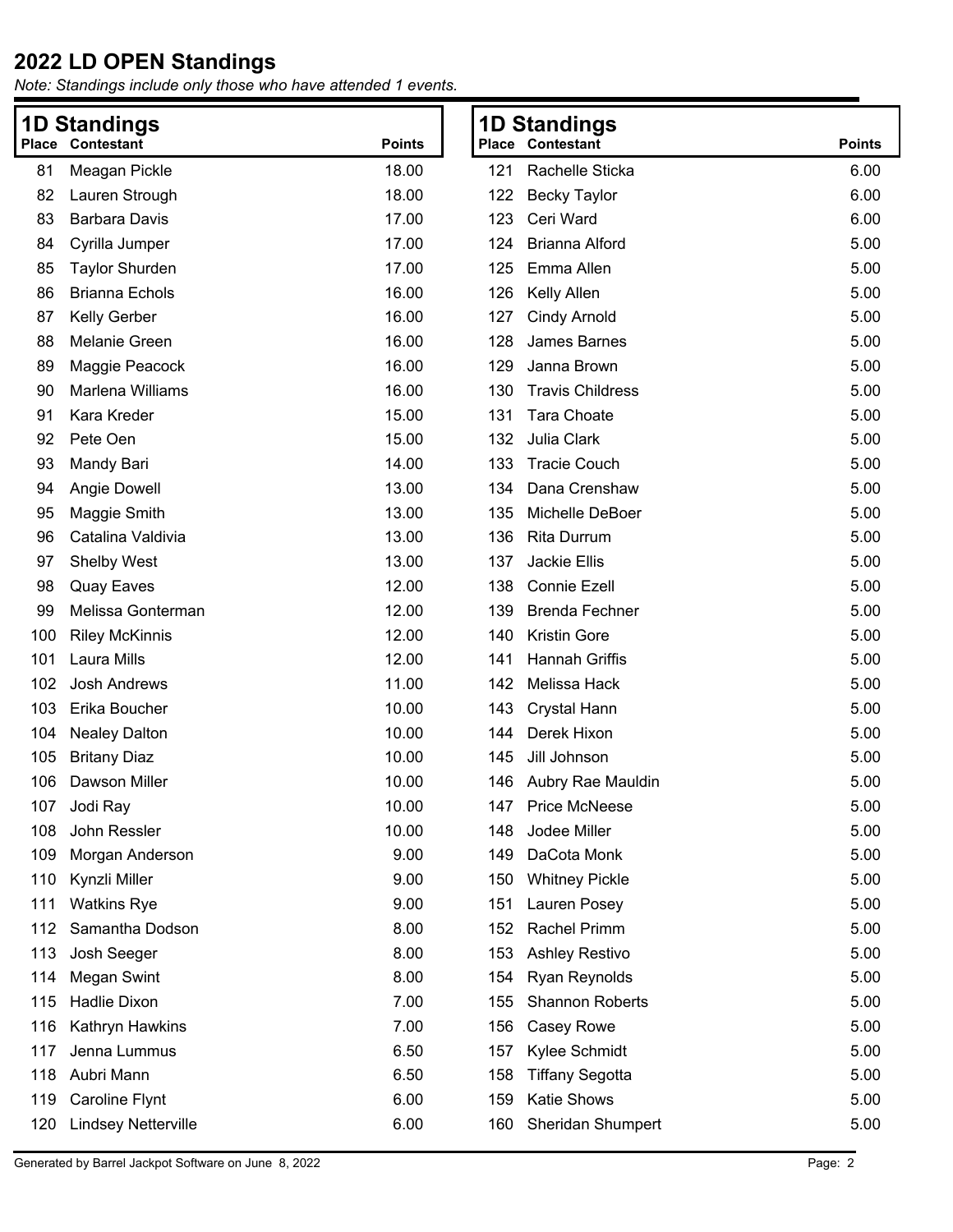| <b>1D Standings</b><br><b>Place Contestant</b><br><b>Points</b> |                   |      |  |  |  |
|-----------------------------------------------------------------|-------------------|------|--|--|--|
| 161                                                             | Reagan Shurden    | 5.00 |  |  |  |
|                                                                 | 162 Julie Siesky  | 5.00 |  |  |  |
| 163.                                                            | Mary Van Cleve    | 5.00 |  |  |  |
| 164                                                             | Brittany Ware     | 5.00 |  |  |  |
|                                                                 | 165 Paris Wilburd | 5.00 |  |  |  |
| 166                                                             | Kristen Williams  | 5.00 |  |  |  |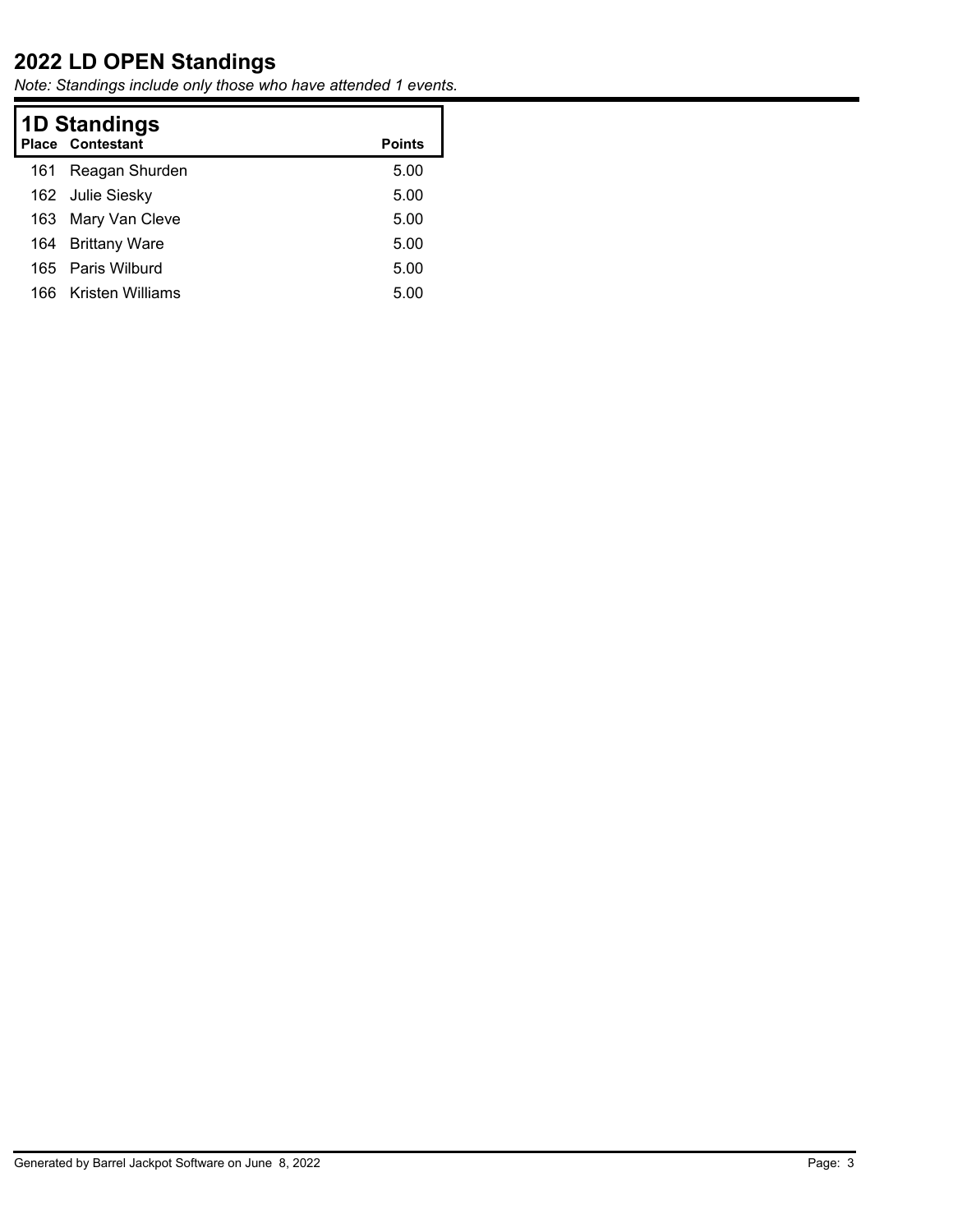| <b>2D Standings</b> |                          |               | <b>2D Standings</b> |                           |               |
|---------------------|--------------------------|---------------|---------------------|---------------------------|---------------|
| Place               | <b>Contestant</b>        | <b>Points</b> |                     | Place Contestant          | <b>Points</b> |
| 1                   | <b>Bert Skimehorn</b>    | 214.00        | 41                  | Isabella Pendino          | 42.00         |
| 2                   | <b>Christie Gilkey</b>   | 132.00        | 42                  | Laura Mills               | 41.00         |
| 3                   | Lucchesse Tobias         | 132.00        | 43                  | Jennifer Barron           | 40.00         |
| 4                   | <b>Brandon Fortney</b>   | 129.00        | 44                  | Devon Brown               | 40.00         |
| 5                   | <b>Bubby Skimehorn</b>   | 129.00        | 45                  | <b>Cody Dowell</b>        | 40.00         |
| 6                   | Valerie Saucier          | 121.00        | 46                  | <b>Melanie Green</b>      | 40.00         |
| 7                   | Casey McMurray           | 110.00        | 47                  | Niki Lewis                | 40.00         |
| 8                   | <b>Quay Eaves</b>        | 96.00         | 48                  | <b>Kelly Swire</b>        | 40.00         |
| 9                   | <b>Megan Swint</b>       | 80.00         | 49                  | Marlena Williams          | 40.00         |
| 10                  | Kristen Roby             | 79.00         | 50                  | Angela Festervan          | 39.00         |
| 11                  | <b>Jillian Delaney</b>   | 73.00         | 51                  | Jessie Gonterman          | 39.00         |
| 12                  | Aubri Mann               | 70.00         | 52                  | Kylee Schmidt             | 39.00         |
| 13                  | Janna Brown              | 68.00         | 53                  | <b>Abby Pursifull</b>     | 37.00         |
| 14                  | <b>Crystal Mason</b>     | 66.00         | 54                  | Cynthia Hill              | 36.00         |
| 15                  | Michael Smith            | 65.00         | 55                  | <b>Mallory Williamson</b> | 36.00         |
| 16                  | <b>Erin Siems</b>        | 64.00         | 56                  | Jordan Deatherage         | 35.00         |
| 17                  | Katie Shows              | 62.00         | 57                  | <b>Kendall Estes</b>      | 35.00         |
| 18                  | Mary Grayson Martin      | 61.00         | 58                  | Andi Anderson             | 34.00         |
| 19                  | <b>Carrie Potashnick</b> | 58.00         | 59                  | Cody Bauserman            | 34.00         |
| 20                  | <b>Rachel Watts</b>      | 58.00         | 60                  | Sarah Gatwood             | 34.00         |
| 21                  | Dana Crenshaw            | 56.00         | 61                  | Sierra Stone              | 34.00         |
| 22                  | Emma Kate Parr           | 56.00         | 62                  | Sarah McClain             | 33.00         |
| 23                  | Mandy Bari               | 55.00         | 63                  | Alexandria Skipworth      | 33.00         |
| 24                  | Leslie Cole              | 55.00         | 64                  | Samantha Dodson           | 32.00         |
| 25                  | Major Weldon             | 55.00         | 65                  | <b>Ashley Lucky</b>       | 32.00         |
| 26                  | <b>Dustin Angelle</b>    | 54.00         | 66                  | Ken White                 | 32.00         |
| 27                  | Jill Johnson             | 51.00         | 67                  | Carly Marshall            | 31.00         |
| 28                  | Savannah Shumpert        | 49.00         | 68                  | <b>Colton Bullard</b>     | 30.00         |
| 29                  | Jessica Cooper           | 48.00         | 69                  | O'Dale Comer              | 30.00         |
| 30                  | <b>Tara Davis</b>        | 48.00         | 70                  | Connie Ezell              | 30.00         |
| 31                  | Allie Maxwell            | 48.00         | 71                  | Emma Jean Govero          | 30.00         |
| 32                  | Marne Loosenort          | 47.00         | 72                  | Jenna Lummus              | 30.00         |
| 33                  | Aubry Rae Mauldin        | 47.00         | 73                  | Jennifer Mason            | 30.00         |
| 34                  | LeAnne Haley             | 46.00         | 74                  | Amy Ward                  | 30.00         |
| 35                  | Dawson Miller            | 46.00         | 75                  | <b>Brianna Echols</b>     | 29.00         |
| 36                  | Kelly Gerber             | 45.00         | 76                  | Maggie Peacock            | 29.00         |
| 37                  | Randee Prindle           | 44.00         | 77                  | <b>Brian Wheeler</b>      | 29.00         |
| 38                  | Susan Wesley             | 44.00         | 78                  | Cheryl Ziegler            | 29.00         |
| 39                  | <b>Nealey Dalton</b>     | 43.00         | 79                  | Angie Dowell              | 28.00         |
| 40                  | Janett Dykes             | 42.00         | 80                  | Ali Kate Kelleher         | 28.00         |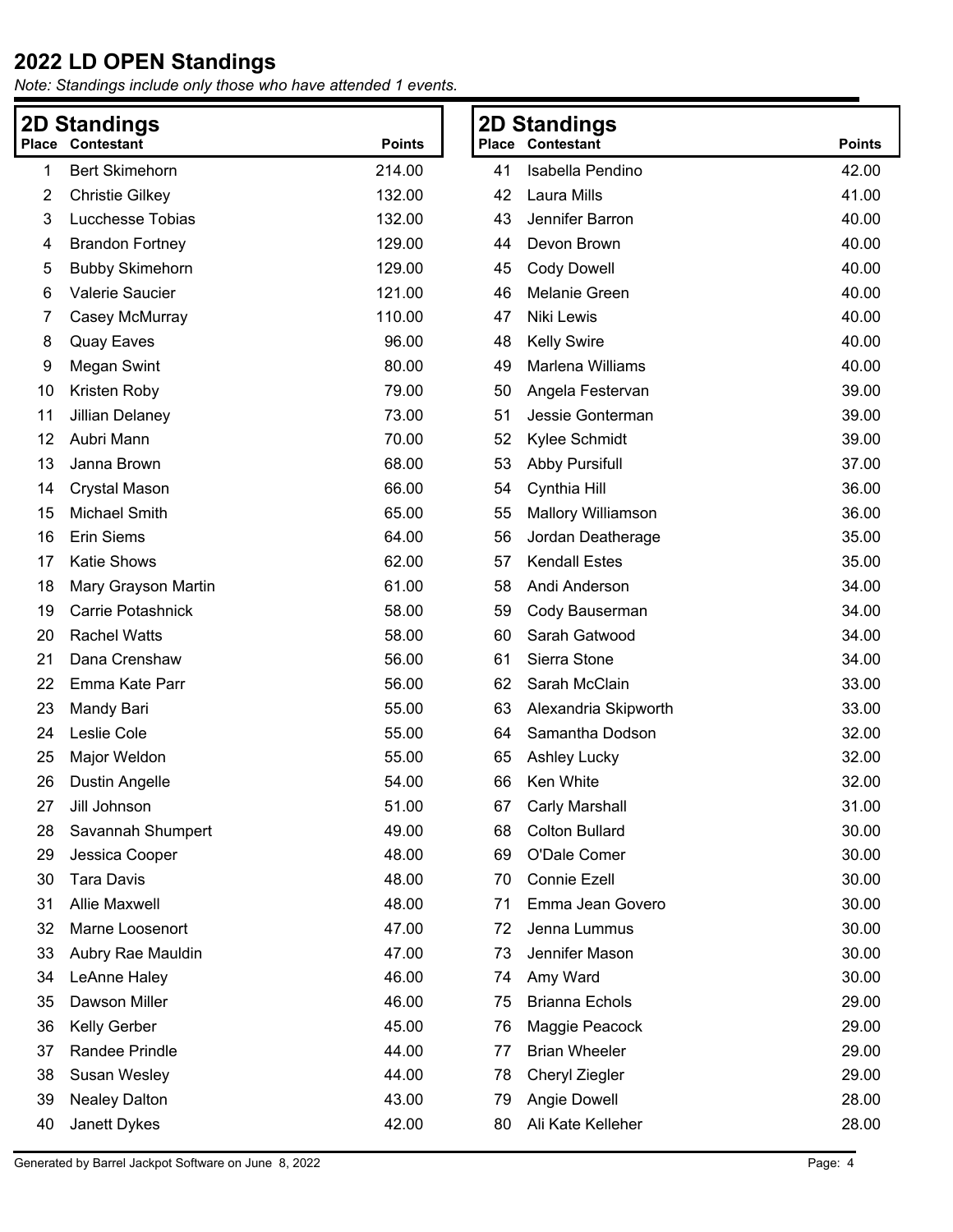|     | <b>2D Standings</b>        |               |     | <b>2D Standings</b>           |               |
|-----|----------------------------|---------------|-----|-------------------------------|---------------|
|     | <b>Place Contestant</b>    | <b>Points</b> |     | <b>Place Contestant</b>       | <b>Points</b> |
| 81  | Debbie McCormick           | 28.00         | 121 | Carlos Renato                 | 20.00         |
| 82  | <b>Justice Phillips</b>    | 27.00         | 122 | <b>Ashley Restivo</b>         | 20.00         |
| 83  | <b>Brylee Brown</b>        | 25.00         | 123 | <b>Watkins Rye</b>            | 20.00         |
| 84  | Darcy Dement               | 25.00         | 124 | <b>Sheridan Shumpert</b>      | 20.00         |
| 85  | Jennifer Dunn              | 25.00         | 125 | <b>Brianna Young</b>          | 20.00         |
| 86  | Julie Erkamaa              | 25.00         | 126 | Ronda Casey                   | 19.00         |
| 87  | <b>Kristin Gore</b>        | 25.00         | 127 | <b>Amber Harris</b>           | 19.00         |
| 88  | Laura Kennedy              | 25.00         | 128 | <b>Molly Otto</b>             | 19.00         |
| 89  | <b>Kelly Sparks</b>        | 25.00         | 129 | Jordyn Scott                  | 19.00         |
| 90  | <b>Sharee Stamper</b>      | 25.00         | 130 | <b>Buddy Sneed</b>            | 19.00         |
| 91  | Kristen Fuller             | 24.00         | 131 | Andi Ardoin                   | 18.00         |
| 92  | Angela Gilliam             | 24.00         | 132 | Sierra Baker                  | 18.00         |
| 93  | Melissa Gonterman          | 24.00         | 133 | <b>Blaise Bercegeay</b>       | 18.00         |
| 94  | Julia Clark                | 23.00         | 134 | Roxanne Bradshaw              | 18.00         |
| 95  | Hannah James               | 23.00         | 135 | Kelsy Cunningham              | 18.00         |
| 96  | Caleb Cline                | 22.00         | 136 | Jordan Harrell                | 18.00         |
| 97  | <b>Courtney Durrum</b>     | 22.00         | 137 | Hadlie Dixon                  | 17.00         |
| 98  | <b>Travis Childress</b>    | 21.00         | 138 | Caroline Flynt                | 17.00         |
| 99  | Lana Dodson                | 21.00         | 139 | Allie Sherman                 | 17.00         |
| 100 | <b>Lindsey Netterville</b> | 21.00         | 140 | Johnnie Ann Bilbro            | 16.00         |
| 101 | Haley Patz Nida            | 21.00         | 141 | <b>Lindsey Harper</b>         | 16.00         |
| 102 | Rebecca Weiner             | 21.00         | 142 | <b>Emilie Oakes</b>           | 16.00         |
| 103 | Colby Wilson               | 21.00         | 143 | Shelby Oglesby                | 16.00         |
| 104 | Emma Allen                 | 20.00         | 144 | Kathryn Speights              | 16.00         |
| 105 | Kelly Allen                | 20.00         | 145 | Catalina Valdivia             | 16.00         |
| 106 | Sarah Anderson             | 20.00         | 146 | <b>Brianna Alford</b>         | 15.00         |
| 107 | <b>Andy Blalock</b>        | 20.00         |     | 147 Morgan Anderson           | 15.00         |
| 108 | Darren Boyce               | 20.00         | 148 | Jodi Carney                   | 15.00         |
| 109 | Kaylee-Ann Bray            | 20.00         | 149 | Kaylee Childress              | 15.00         |
| 110 | Lee Ann Brooks             | 20.00         | 150 | <b>Mary Margaret Countess</b> | 15.00         |
| 111 | Cody Bryant                | 20.00         | 151 | Hadlee Covington              | 15.00         |
| 112 | Chaz Crenshaw              | 20.00         | 152 | Sheila Hardy                  | 15.00         |
| 113 | <b>Brittany Fellows</b>    | 20.00         | 153 | Karrisa Hensley               | 15.00         |
| 114 | Liz Hays                   | 20.00         | 154 | <b>Courtney Hopkins</b>       | 15.00         |
| 115 | Jessica Henderson          | 20.00         | 155 | Rayann Kehrees                | 15.00         |
| 116 | Derek Hixon                | 20.00         | 156 | Kara Kreder                   | 15.00         |
| 117 | <b>Christy Lewis</b>       | 20.00         | 157 | Stephanie Lynn                | 15.00         |
| 118 | <b>Riley McKinnis</b>      | 20.00         | 158 | <b>Bonnie McCleary</b>        | 15.00         |
| 119 | Jodee Miller               | 20.00         | 159 | Kinzey Newton                 | 15.00         |
| 120 | Jodi Ray                   | 20.00         | 160 | Jan Oxner                     | 15.00         |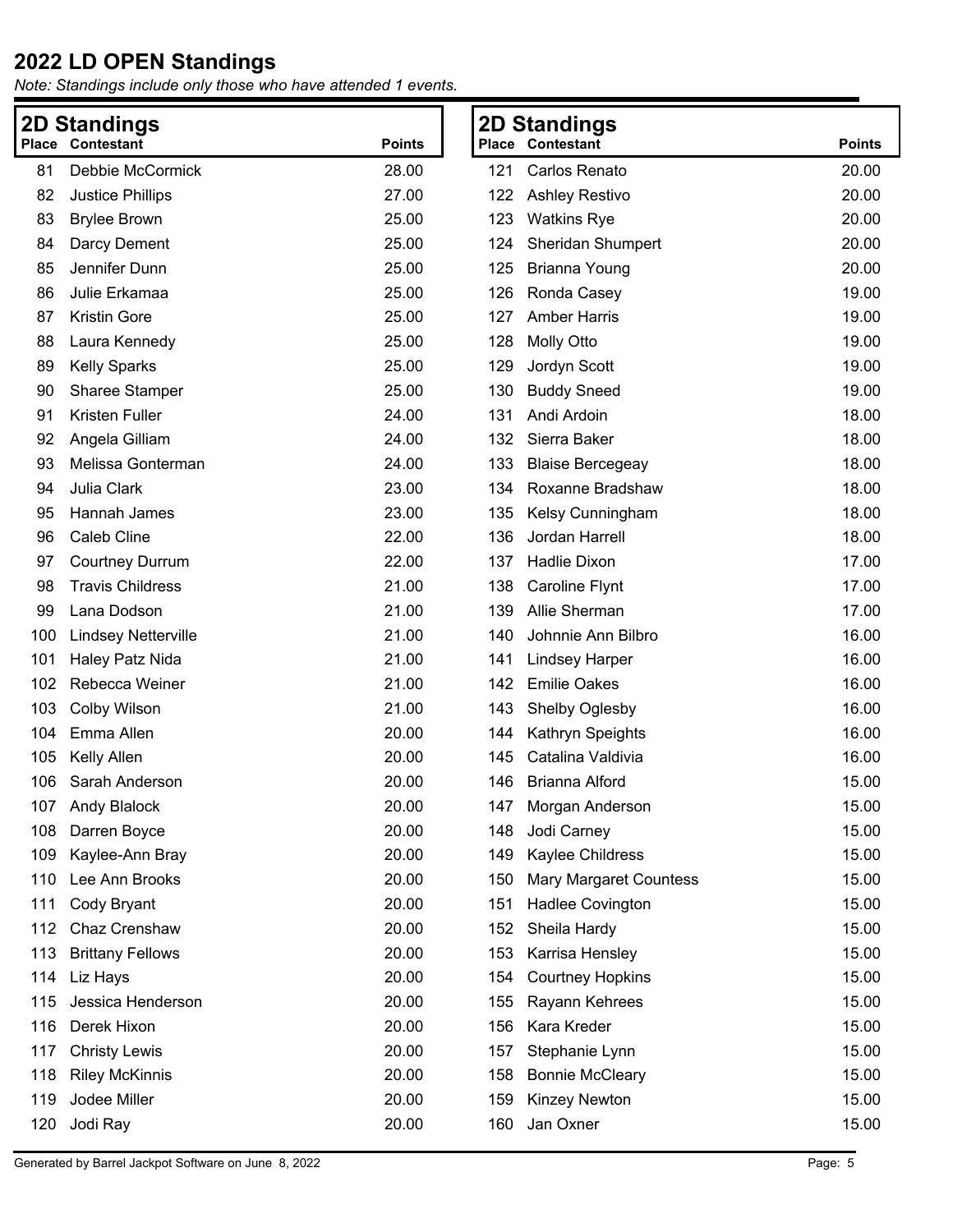|     | <b>2D Standings</b>      |               |     | <b>2D Standings</b>      |               |
|-----|--------------------------|---------------|-----|--------------------------|---------------|
|     | <b>Place Contestant</b>  | <b>Points</b> |     | <b>Place Contestant</b>  | <b>Points</b> |
| 161 | <b>Dusty Pike</b>        | 15.00         | 201 | Jana Hutcheson           | 10.00         |
| 162 | <b>Madison Shelton</b>   | 15.00         | 202 | Shea Hutsenpiller        | 10.00         |
| 163 | <b>Christian Shipley</b> | 15.00         | 203 | Megan Jamerson           | 10.00         |
| 164 | Dakota Stahlman          | 15.00         | 204 | Ava Clair Johnson        | 10.00         |
| 165 | <b>Cheyenne Walling</b>  | 15.00         | 205 | Gracie Kachuriak         | 10.00         |
| 166 | Sydney Bond              | 14.00         | 206 | Cody Kessler             | 10.00         |
| 167 | <b>Crystal Hann</b>      | 14.00         | 207 | Ashlyn Lawrence          | 10.00         |
| 168 | Alyssa Johnson           | 14.00         | 208 | <b>Tiffany Lujan</b>     | 10.00         |
| 169 | Kara Anne Moore          | 14.00         | 209 | <b>Ty Marks</b>          | 10.00         |
| 170 | Elaina McKinney          | 13.00         | 210 | Jamie McDonnor           | 10.00         |
| 171 | DaCota Monk              | 13.00         | 211 | Nateleigh McFarlin       | 10.00         |
| 172 | Mary Shannon             | 13.00         | 212 | Alexa McWilliams         | 10.00         |
| 173 | <b>Chani Graves</b>      | 12.00         | 213 | Jamie Osborne            | 10.00         |
| 174 | Larrya Stegall           | 12.00         | 214 | <b>Lindsey Pedrick</b>   | 10.00         |
| 175 | Cara Beth Calhoun        | 11.00         | 215 | Lisa Pevey               | 10.00         |
| 176 | Sheryl Hammonds          | 11.00         | 216 | Meagan Pickle            | 10.00         |
| 177 | Candace Jones            | 11.00         | 217 | Morgan Pogue             | 10.00         |
| 178 | Hannah Myatt             | 11.00         | 218 | <b>Presley Potter</b>    | 10.00         |
| 179 | Maggie Smith             | 11.00         | 219 | Emmi Randolph            | 10.00         |
| 180 | Ceri Ward                | 11.00         | 220 | Donnie Reece             | 10.00         |
| 181 | <b>Bradee Addison</b>    | 10.00         | 221 | <b>Ryan Reynolds</b>     | 10.00         |
| 182 | Clay Akin                | 10.00         | 222 | Shelbi Rice              | 10.00         |
| 183 | <b>Elizabeth Akins</b>   | 10.00         | 223 | Angela Roberts           | 10.00         |
| 184 | <b>Katie Allred</b>      | 10.00         | 224 | <b>Marlee Stephens</b>   | 10.00         |
| 185 | <b>Ryanne Ambrose</b>    | 10.00         | 225 | <b>Tanner Stovall</b>    | 10.00         |
| 186 | Samantha Ashe            | 10.00         | 226 | Michael Thornberry       | 10.00         |
| 187 | <b>Craig Brooks</b>      | 10.00         | 227 | Jason Tibbs              | 10.00         |
| 188 | McKenna Brown            | 10.00         | 228 | Mary Van Cleve           | 10.00         |
| 189 | <b>Blair Cosby</b>       | 10.00         | 229 | <b>Callie Ward</b>       | 10.00         |
| 190 | <b>Brandon Craddock</b>  | 10.00         | 230 | Samantha Ware            | 10.00         |
| 191 | Maelee Crum              | 10.00         | 231 | Reese Weir               | 10.00         |
| 192 | <b>Taylor Dunlap</b>     | 10.00         | 232 | <b>River Weldon</b>      | 10.00         |
| 193 | Jordan Farmer            | 10.00         | 233 | Sissie Wherrell          | 10.00         |
| 194 | Stephanie Fryar          | 10.00         | 234 | Kim White                | 10.00         |
| 195 | <b>Elisabeth Geisler</b> | 10.00         | 235 | <b>Presley Whittaker</b> | 10.00         |
| 196 | Mallie Gordon            | 10.00         | 236 | Lily Wofford             | 10.00         |
| 197 | <b>Hannah Griffis</b>    | 10.00         | 237 | Tara Woodall             | 10.00         |
| 198 | Abby Guilbeau            | 10.00         | 238 | Maggie Carter            | 9.00          |
| 199 | Laurel Hetterick         | 10.00         | 239 | Nan Eden                 | 9.00          |
| 200 | Julie Hill               | 10.00         | 240 | Donna Kelley             | 8.00          |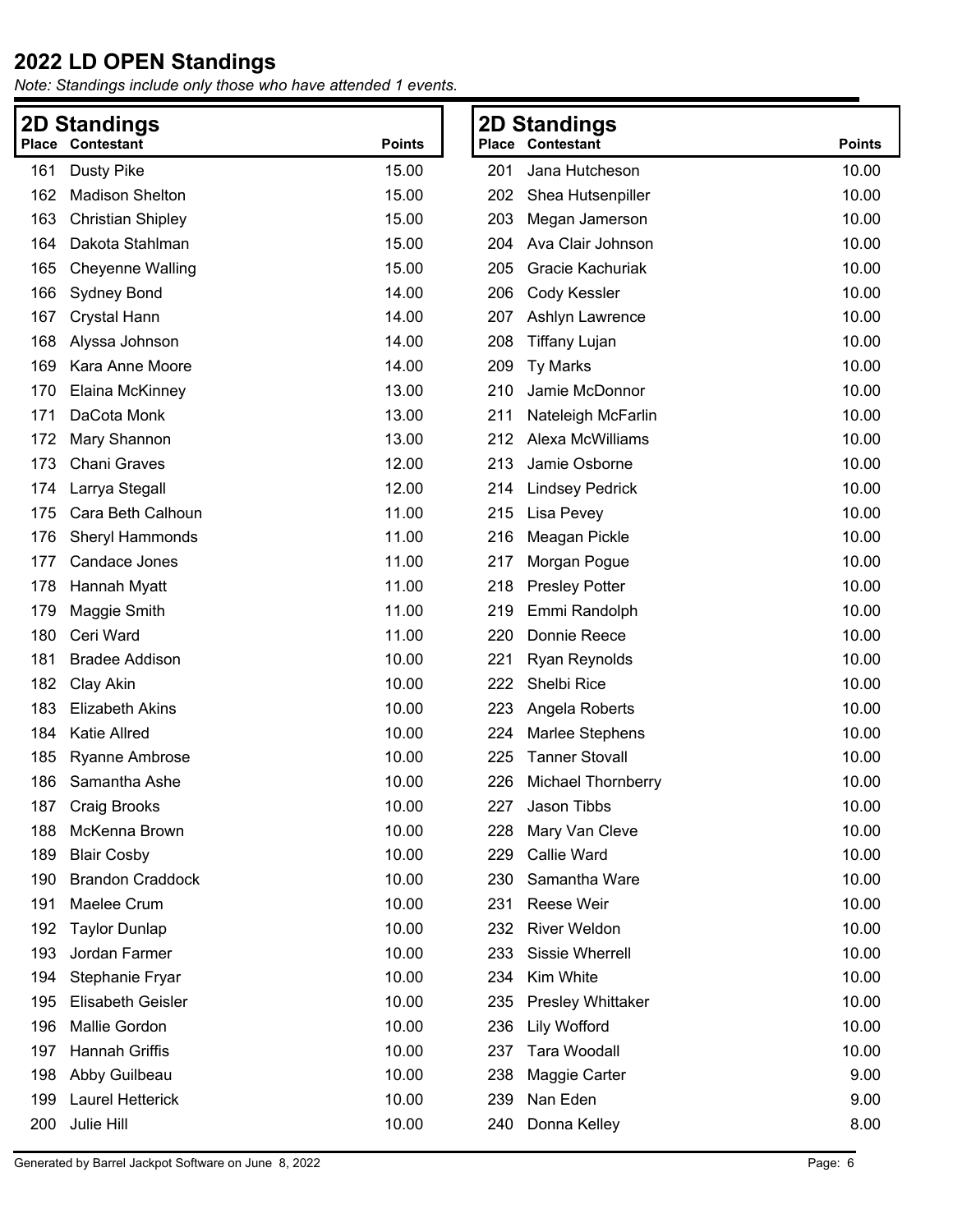| 2D  | <b>Standings</b>            |               |     | <b>2D Standings</b>       |               |
|-----|-----------------------------|---------------|-----|---------------------------|---------------|
|     | <b>Place Contestant</b>     | <b>Points</b> |     | <b>Place Contestant</b>   | <b>Points</b> |
| 241 | <b>Lindsey Reed</b>         | 8.00          | 281 | <b>Shelby DeHass</b>      | 5.00          |
| 242 | Hannah Forsythe             | 7.00          | 282 | <b>Ashley Deaton</b>      | 5.00          |
| 243 | <b>Emily Riley</b>          | 7.00          | 283 | <b>Madeline Dickens</b>   | 5.00          |
| 244 | Jennifer Bratton            | 6.00          | 284 | Alexis Dixon              | 5.00          |
| 245 | <b>Rita Durrum</b>          | 6.00          | 285 | Melinda Donnell           | 5.00          |
| 246 | <b>Avery Roese</b>          | 6.00          | 286 | <b>Grant Ellingson</b>    | 5.00          |
| 247 | Kayleigh Adams              | 5.00          | 287 | <b>Jackie Ellis</b>       | 5.00          |
| 248 | Reagan Adkins-Nelson        | 5.00          | 288 | <b>Haley Emerson</b>      | 5.00          |
| 249 | Lynn Akins                  | 5.00          | 289 | <b>Avery Englerth</b>     | 5.00          |
| 250 | Collin Allen                | 5.00          | 290 | <b>Sydney Evans</b>       | 5.00          |
| 251 | <b>Haley Anderson</b>       | 5.00          | 291 | Kymree Ferguson           | 5.00          |
| 252 | <b>Josh Andrews</b>         | 5.00          | 292 | <b>Callee Fincher</b>     | 5.00          |
| 253 | <b>Cindy Arnold</b>         | 5.00          | 293 | <b>Chris Franks</b>       | 5.00          |
| 254 | Laura Mae Bari              | 5.00          | 294 | <b>Corrie Freese</b>      | 5.00          |
| 255 | <b>James Barnes</b>         | 5.00          | 295 | Diana Freyaldenhoven      | 5.00          |
| 256 | Daylee Barrom               | 5.00          | 296 | Caleigh Gant              | 5.00          |
| 257 | <b>Chelsea Bartlett</b>     | 5.00          | 297 | Tamara Graham             | 5.00          |
| 258 | Madie Barton                | 5.00          | 298 | Hailee Grantham           | 5.00          |
| 259 | <b>Whitney Bettis</b>       | 5.00          | 299 | Lance Graves              | 5.00          |
| 260 | Dee Bigham                  | 5.00          | 300 | <b>Breanne Gray</b>       | 5.00          |
| 261 | <b>Clancy Boles</b>         | 5.00          | 301 | Amy Grisham               | 5.00          |
| 262 | <b>Mallory Bonnett</b>      | 5.00          | 302 | Alex Grissom              | 5.00          |
| 263 | <b>Whitney Bradford</b>     | 5.00          | 303 | Olivia Gullion            | 5.00          |
| 264 | <b>Tina Bratzler</b>        | 5.00          | 304 | <b>Brittany Hanschen</b>  | 5.00          |
| 265 | Jacee Breashears            | 5.00          | 305 | Morgan Harrington         | 5.00          |
| 266 | <b>Maddison Brock</b>       | 5.00          | 306 | Teresa Harrington         | 5.00          |
| 267 | John Brown                  | 5.00          |     | 307 Kady Hartley          | 5.00          |
| 268 | <b>Blakely Burgess</b>      | 5.00          | 308 | Kathryn Hawkins           | 5.00          |
| 269 | Kaelyn Burr                 | 5.00          | 309 | Nancy Hedrick             | 5.00          |
| 270 | <b>Alleigh Butler</b>       | 5.00          | 310 | Chad Hensley              | 5.00          |
| 271 | <b>Katie Carter</b>         | 5.00          | 311 | <b>Cheyenne Hollowell</b> | 5.00          |
| 272 | <b>Madeline Castleberry</b> | 5.00          | 312 | <b>Sydney Hopkins</b>     | 5.00          |
| 273 | <b>Gina Cates</b>           | 5.00          | 313 | Angela Hudson             | 5.00          |
| 274 | Kinlee Childress            | 5.00          | 314 | Demi Hull                 | 5.00          |
| 275 | <b>Clint Childress</b>      | 5.00          | 315 | Mary Vivian Ivey          | 5.00          |
| 276 | <b>CJ Clark</b>             | 5.00          | 316 | Abby Jackson              | 5.00          |
| 277 | <b>Tracie Couch</b>         | 5.00          | 317 | Vanessa Jo Jackson        | 5.00          |
| 278 | <b>Allison Crabb</b>        | 5.00          | 318 | <b>Bailey Jones</b>       | 5.00          |
| 279 | <b>Brittany Cuevas</b>      | 5.00          | 319 | Jadi Jones                | 5.00          |
| 280 | <b>Wayne Davis</b>          | 5.00          | 320 | Katie Jo Keller           | 5.00          |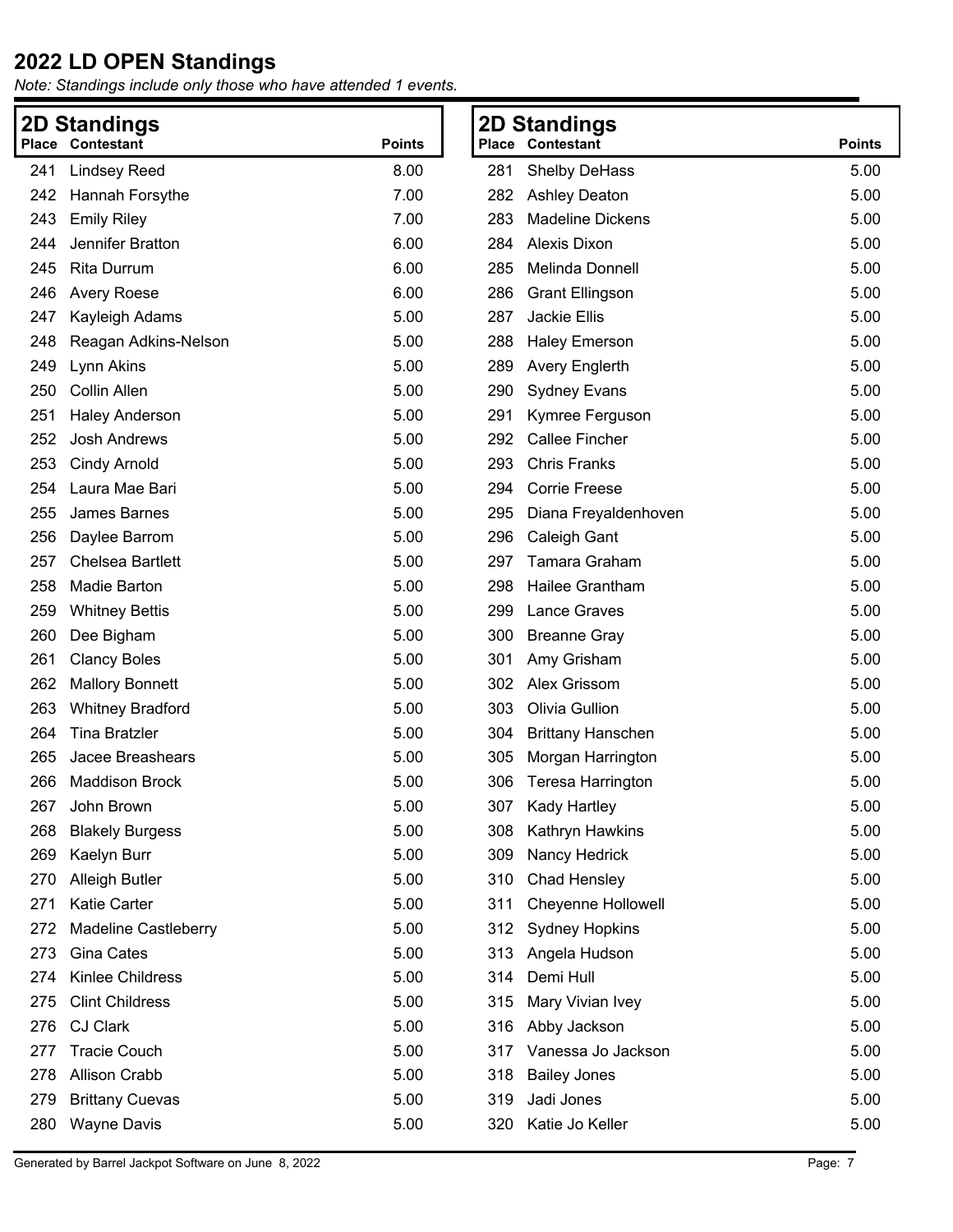*Note: Standings include only those who have attended 1 events.*

| <b>2D Standings</b> |                                          |      |     | <b>2D Standings</b>    |
|---------------------|------------------------------------------|------|-----|------------------------|
|                     | <b>Place Contestant</b><br><b>Points</b> |      |     | Place Contestant       |
| 321                 | <b>Hailey Kilgore</b>                    | 5.00 | 361 | Millie Joe Rosenberg   |
| 322                 | Amanda Kyne                              | 5.00 | 362 | <b>Christy Roy</b>     |
| 323                 | Kyra Lane                                | 5.00 | 363 | Melinda Schexnaider    |
| 324                 | Nicole Love                              | 5.00 | 364 | Cheyenne Schnelle      |
| 325                 | Ashley Lyon                              | 5.00 | 365 | <b>Kindyl Scruggs</b>  |
| 326                 | Mary Martin                              | 5.00 | 366 | <b>Tiffany Segotta</b> |
| 327                 | <b>Shelley Martini</b>                   | 5.00 | 367 | <b>Taylor Shurden</b>  |
| 328                 | <b>Matt Mathews</b>                      | 5.00 | 368 | Julie Siesky           |
| 329                 | Jennifer McBroom                         | 5.00 | 369 | <b>Lacey Simmons</b>   |
| 330                 | Marley McCarty                           | 5.00 | 370 | Joseph Sistare         |
| 331                 | Lacey McCoy                              | 5.00 | 371 | Ella Southern          |
| 332                 | Dawn McCully                             | 5.00 | 372 | Megan Spain            |
| 333                 | Erica McDonald                           | 5.00 | 373 | Lauren Spry            |
| 334                 | <b>Melanie McNeely</b>                   | 5.00 | 374 | Rachelle Sticka        |
| 335                 | <b>Price McNeese</b>                     | 5.00 | 375 | <b>Jacie Stiles</b>    |
| 336                 | Payton McNiel                            | 5.00 | 376 | <b>Bailee Stone</b>    |
| 337                 | Shannon McReynolds                       | 5.00 | 377 | <b>Kurt Stone</b>      |
| 338                 | <b>Catherine Medlock</b>                 | 5.00 | 378 | <b>Tyler Stringer</b>  |
| 339                 | Kynzli Miller                            | 5.00 | 379 | <b>Mollie Stroup</b>   |
| 340                 | <b>Tammie Miller</b>                     | 5.00 | 380 | <b>Stacey Tate</b>     |
| 341                 | <b>Kyley Mitchell</b>                    | 5.00 | 381 | <b>Becky Taylor</b>    |
| 342                 | Mackenzie Moore                          | 5.00 | 382 | Jena Taylor            |
| 343                 | JT Morton                                | 5.00 | 383 | <b>Gracey Thomas</b>   |
| 344                 | Kassie Mowry                             | 5.00 | 384 | Jennifer Thomas        |
| 345                 | <b>Brianna Newcomb</b>                   | 5.00 | 385 | Stacie Thompson        |
| 346                 | <b>Misty Orr</b>                         | 5.00 | 386 | Rae Toll               |
| 347                 | John Osborne                             | 5.00 | 387 | Paula Touchstone       |
| 348                 | Georgia Perkins                          | 5.00 | 388 | Savana Waller          |
| 349                 | Jaisey Pettigo                           | 5.00 | 389 | Wendy Warren           |
| 350                 | <b>Trinity Pickett</b>                   | 5.00 | 390 | Mercedes Wells         |
| 351                 | <b>Becky Pierce</b>                      | 5.00 | 391 | Tasha Welsh            |
| 352                 | Anna Pollard                             | 5.00 | 392 | <b>Shelby West</b>     |
| 353                 | <b>Ruby Pullen</b>                       | 5.00 | 393 | <b>Cody Wheeler</b>    |
| 354                 | Robbin Ragan                             | 5.00 | 394 | Krista Whitley         |
| 355                 | Savannah Ragsdale                        | 5.00 | 395 | Paris Wilburd          |
| 356                 | Nicole Ratkowski                         | 5.00 | 396 | Emma Wildeisen         |
| 357                 | Sarah Raziano                            | 5.00 | 397 | <b>Rylee Williams</b>  |
| 358                 | <b>Chris Rikard</b>                      | 5.00 | 398 | Jule Zickus            |
| 359                 | <b>Shannon Roberts</b>                   | 5.00 |     |                        |
| 360                 | Samatha Roper                            | 5.00 |     |                        |
|                     |                                          |      |     |                        |

**Points** 361 Millie Joe Rosenberg 6.00 362 Christy Roy 5.00 363 Melinda Schexnaider 5.00 364 Cheyenne Schnelle 5.00 365 Kindyl Scruggs 5.00 366 Tiffany Segotta 5.00 367 Taylor Shurden 5.00 368 Julie Siesky 5.00 369 Lacey Simmons 5.00 370 Joseph Sistare 5.00 371 Ella Southern 5.00 372 Megan Spain 5.00 373 Lauren Spry 5.00 374 Rachelle Sticka 5.00 375 Jacie Stiles 5.00 376 Bailee Stone 5.00 377 Kurt Stone 5.00 378 Tyler Stringer 5.00 379 Mollie Stroup 5.00 380 Stacey Tate 5.00 381 Becky Taylor 5.00 382 Jena Taylor 5.00 383 Gracey Thomas 5.00 384 Jennifer Thomas 5.00 385 Stacie Thompson 5.00 386 Rae Toll 5.00 387 Paula Touchstone 6.00 388 Savana Waller 5.00 389 Wendy Warren 5.00 390 Mercedes Wells 5.00 391 Tasha Welsh 5.00 392 Shelby West 5.00 393 Cody Wheeler 5.00 394 Krista Whitley 5.00 395 Paris Wilburd 5.00 396 Emma Wildeisen 5.00 397 Rylee Williams 5.00 398 Jule Zickus 5.00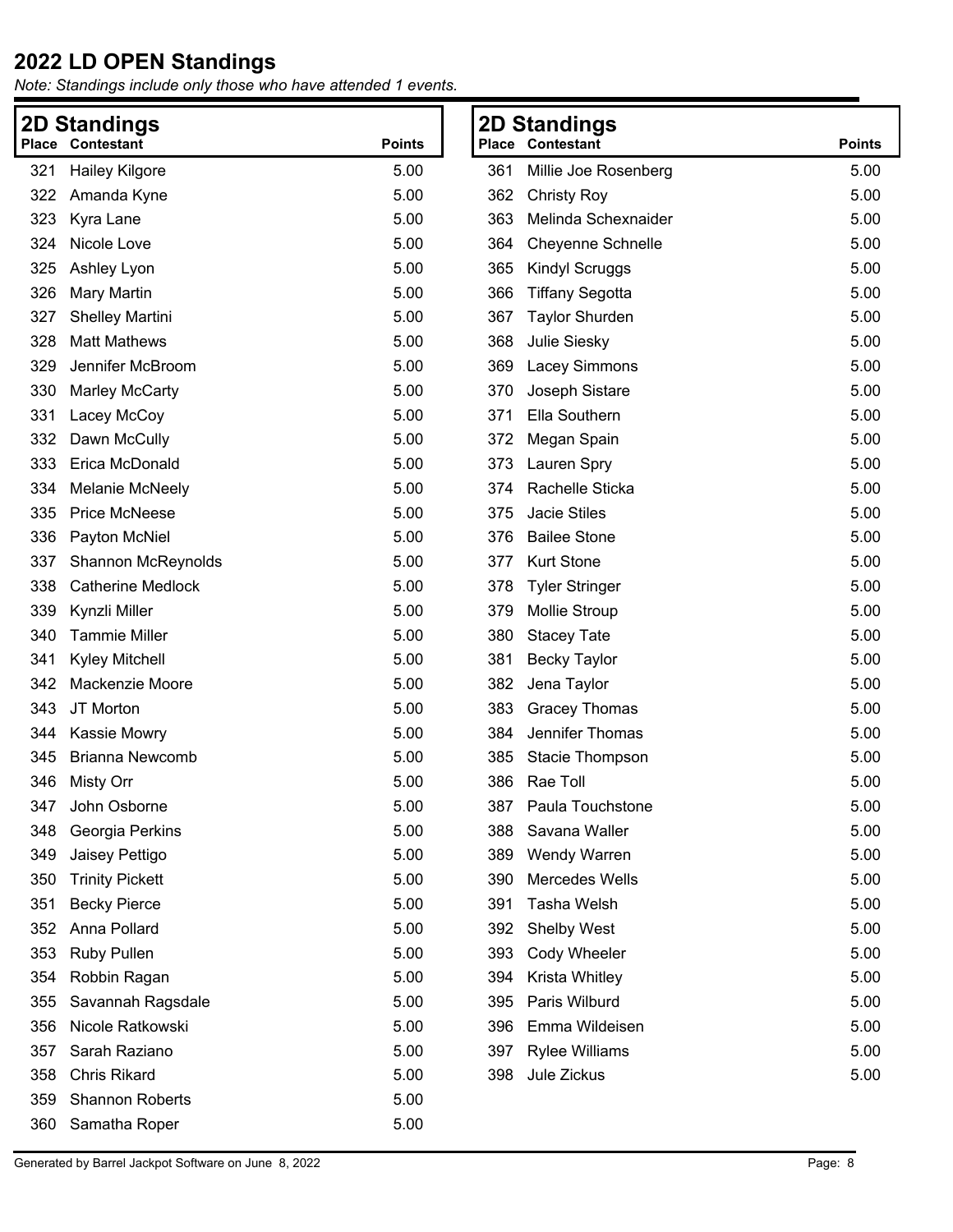|    | <b>3D Standings</b>      |               |    | <b>3D Standings</b>     |               |
|----|--------------------------|---------------|----|-------------------------|---------------|
|    | <b>Place Contestant</b>  | <b>Points</b> |    | <b>Place Contestant</b> | <b>Points</b> |
| 1  | LeAnne Haley             | 173.00        | 41 | Sarah Anderson          | 50.00         |
| 2  | Stephanie Lynn           | 142.00        | 42 | Anita Brown             | 50.00         |
| 3  | Niki Lewis               | 141.00        | 43 | Lauren Long             | 50.00         |
| 4  | Kaylee-Ann Bray          | 137.00        | 44 | Jenny West              | 50.00         |
| 5  | Daylee Barrom            | 136.00        | 45 | <b>Summer Pollard</b>   | 49.00         |
| 6  | Jessica Cooper           | 130.00        | 46 | Robbin Ragan            | 49.00         |
| 7  | Mary Vivian Ivey         | 127.00        | 47 | Demi Hull               | 48.00         |
| 8  | <b>Christie Gilkey</b>   | 114.00        | 48 | Leslie Cole             | 47.00         |
| 9  | <b>River Weldon</b>      | 110.00        | 49 | <b>Bonnie McCleary</b>  | 46.00         |
| 10 | Amy Grisham              | 105.00        | 50 | Savannah Shumpert       | 46.00         |
| 11 | Valerie Saucier          | 103.00        | 51 | <b>Ryanne Ambrose</b>   | 45.00         |
| 12 | Shelby Winstead          | 100.00        | 52 | <b>Brittany Cuevas</b>  | 43.00         |
| 13 | Dana Crenshaw            | 99.00         | 53 | Kinzey Newton           | 43.00         |
| 14 | Ken White                | 95.00         | 54 | Andi Ardoin             | 42.00         |
| 15 | <b>Melanie Green</b>     | 92.00         | 55 | Sarah McClain           | 42.00         |
| 16 | <b>Dustin Angelle</b>    | 84.00         | 56 | <b>Michael Smith</b>    | 42.00         |
| 17 | Jordan Deatherage        | 84.00         | 57 | Ginger LeBlanc          | 41.00         |
| 18 | <b>Allison Crabb</b>     | 81.00         | 58 | <b>Emily Leister</b>    | 40.00         |
| 19 | Jordan Farmer            | 76.00         | 59 | Loretta Mauldin         | 40.00         |
| 20 | Janelle Osborne          | 75.00         | 60 | Chris Rikard            | 40.00         |
| 21 | <b>Sydney Evans</b>      | 72.00         | 61 | <b>Whitney Bradford</b> | 39.00         |
| 22 | Aubry Rae Mauldin        | 72.00         | 62 | <b>Brandon Fortney</b>  | 39.00         |
| 23 | Amy Ward                 | 69.00         | 63 | <b>Melanie McNeely</b>  | 39.00         |
| 24 | <b>Elisabeth Geisler</b> | 67.00         | 64 | O'Dale Comer            | 38.00         |
| 25 | <b>Mallie Gordon</b>     | 67.00         | 65 | Lindsey Netterville     | 38.00         |
| 26 | <b>Shelby DeHass</b>     | 60.00         | 66 | Jessica Henderson       | 37.00         |
| 27 | <b>Brandy White</b>      | 60.00         | 67 | Andy Blalock            | 36.00         |
| 28 | Jenna Napier             | 59.00         | 68 | <b>Bubby Skimehorn</b>  | 36.00         |
| 29 | Reagan Adkins-Nelson     | 57.00         | 69 | Jodi Carney             | 35.00         |
| 30 | Johnnie Ann Bilbro       | 57.00         | 70 | <b>Christy Roy</b>      | 35.00         |
| 31 | Nateleigh McFarlin       | 57.00         | 71 | Sage Scarato            | 35.00         |
| 32 | <b>Bailee Stone</b>      | 57.00         | 72 | Mary Shannon            | 35.00         |
| 33 | <b>Mallory Bonnett</b>   | 55.00         | 73 | Cindy Toll              | 35.00         |
| 34 | <b>Candice Gill</b>      | 55.00         | 74 | Carly Wall              | 35.00         |
| 35 | <b>Allison Sneed</b>     | 55.00         | 75 | Kim Winstead            | 35.00         |
| 36 | <b>Rachel Watts</b>      | 55.00         | 76 | <b>Maddison Brock</b>   | 34.00         |
| 37 | Alyson Faulkner          | 54.00         | 77 | <b>Blakely Burgess</b>  | 34.00         |
| 38 | <b>Crystal Hopkins</b>   | 53.00         | 78 | <b>Corrie Freese</b>    | 34.00         |
| 39 | Erin Siems               | 51.00         | 79 | <b>Kendall Estes</b>    | 33.00         |
| 40 | Sherri Surman            | 51.00         | 80 | Jan Oxner               | 33.00         |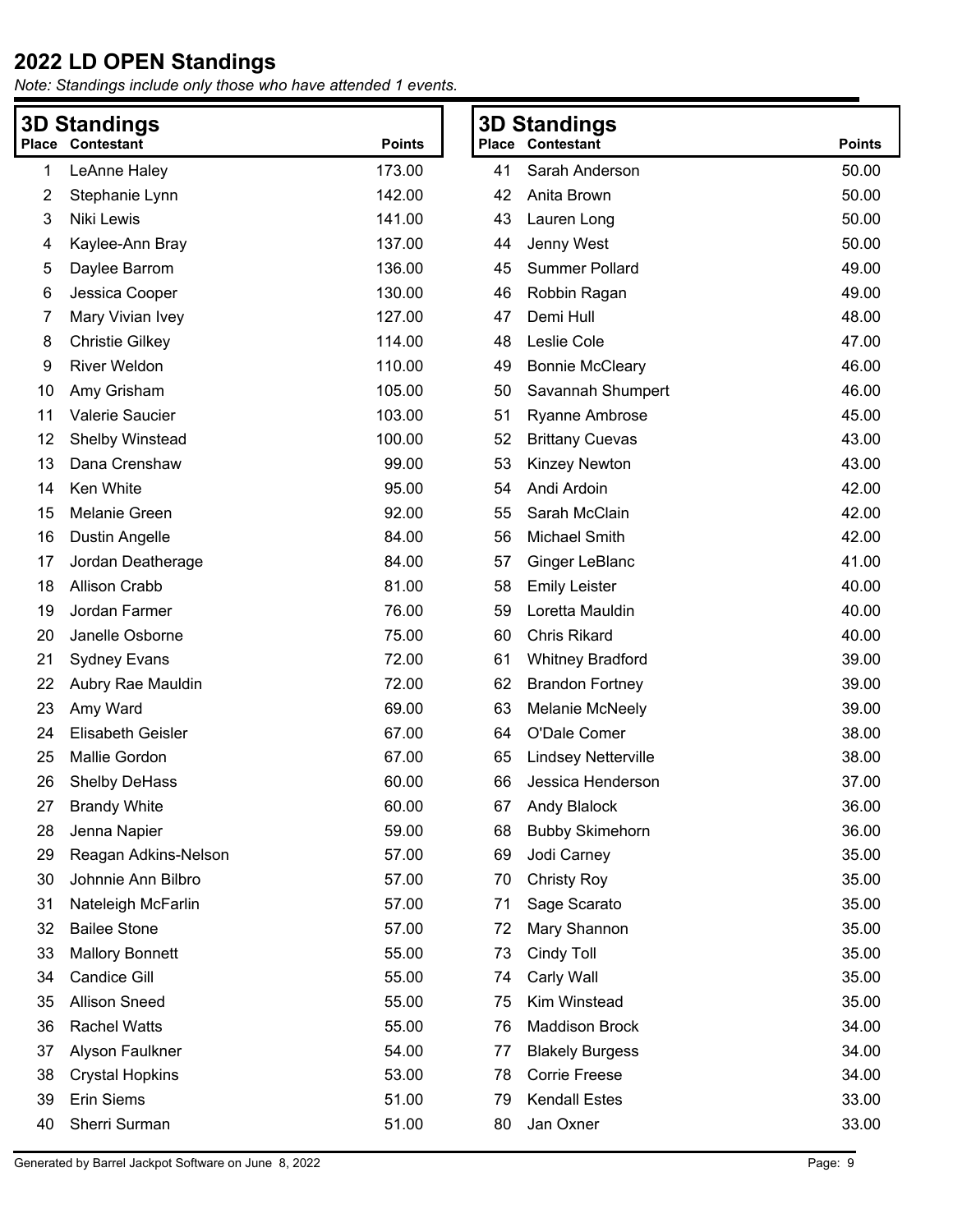|     | <b>3D Standings</b>       |               | <b>3D Standings</b>            |                     |               |
|-----|---------------------------|---------------|--------------------------------|---------------------|---------------|
|     | <b>Place Contestant</b>   | <b>Points</b> | <b>Place Contestant</b>        |                     | <b>Points</b> |
| 81  | Samantha Ashe             | 32.00         | 121<br><b>Crystal Steele</b>   |                     | 25.00         |
| 82  | Emma Jean Govero          | 32.00         | <b>Madison Walters</b><br>122  |                     | 25.00         |
| 83  | Kyleigh Pridy             | 32.00         | 123<br>Anne Camp Byrum         |                     | 24.00         |
| 84  | Marlee Stephens           | 32.00         | <b>Tara Davis</b><br>124       |                     | 24.00         |
| 85  | Miriam Connor             | 31.00         | 125<br>Chelsea Kennedy         |                     | 24.00         |
| 86  | Laurel Hetterick          | 31.00         | Jill Loftin<br>126             |                     | 24.00         |
| 87  | Logan Avery               | 30.00         | 127<br>Jake Ramsey             |                     | 24.00         |
| 88  | Darren Boyce              | 30.00         | <b>Katie Shows</b><br>128      |                     | 24.00         |
| 89  | Hallie Brown              | 30.00         | <b>Rachel Steele</b><br>129    |                     | 24.00         |
| 90  | Anna Caraway              | 30.00         | 130<br><b>Thresa Bailey</b>    |                     | 23.00         |
| 91  | Diana Freyaldenhoven      | 30.00         | 131<br>Angela Glassford        |                     | 23.00         |
| 92  | <b>Cheyenne Hollowell</b> | 30.00         | Loni Hart<br>132               |                     | 23.00         |
| 93  | Donna Kelley              | 30.00         | 133<br>Abby Krohnfeldt         |                     | 23.00         |
| 94  | Shannon Langford          | 30.00         | 134                            | Mary Grayson Martin | 23.00         |
| 95  | <b>Ethan Parks</b>        | 30.00         | 135<br><b>Brittany Aaron</b>   |                     | 22.00         |
| 96  | <b>Kennedy Pickett</b>    | 30.00         | 136<br>Melissa Gonterman       |                     | 22.00         |
| 97  | <b>Ruby Pullen</b>        | 30.00         | 137<br>Dale Long               |                     | 22.00         |
| 98  | <b>Blaise Thomas</b>      | 30.00         | Dawson Miller<br>138           |                     | 22.00         |
| 99  | <b>Bree Wheeler</b>       | 30.00         | Allie Sherman<br>139           |                     | 22.00         |
| 100 | Cody Wheeler              | 30.00         | <b>Bobbie Stone</b><br>140     |                     | 22.00         |
| 101 | Paris Wilburd             | 30.00         | 141<br><b>Christy Terry</b>    |                     | 22.00         |
| 102 | Clay Akin                 | 29.00         | Rebecca Weiner<br>142          |                     | 22.00         |
| 103 | Jennifer Emery            | 29.00         | Nan Eden<br>143                |                     | 21.00         |
| 104 | Kelsi Haller              | 29.00         | Kymree Ferguson<br>144         |                     | 21.00         |
| 105 | <b>Kelly Swire</b>        | 29.00         | 145<br>Jenna Lummus            |                     | 21.00         |
| 106 | Major Weldon              | 29.00         | Ammie McKenzie<br>146          |                     | 21.00         |
| 107 | Jena Taylor               | 27.00         | 147 Emilie Oakes               |                     | 21.00         |
| 108 | Reese Weir                | 27.00         | Lucchesse Tobias<br>148        |                     | 21.00         |
| 109 | Gretchen Goedeken         | 26.00         | 149<br>Mandy Bari              |                     | 20.00         |
| 110 | Lisa Byford               | 25.00         | Lori Bowren<br>150             |                     | 20.00         |
| 111 | <b>Quay Eaves</b>         | 25.00         | Julie Bridewell<br>151         |                     | 20.00         |
| 112 | Karrisa Hensley           | 25.00         | <b>Katie Carter</b><br>152     |                     | 20.00         |
| 113 | Julie Hill                | 25.00         | <b>Travis Childress</b><br>153 |                     | 20.00         |
| 114 | Candace Jones             | 25.00         | Dylan Cochran<br>154           |                     | 20.00         |
| 115 | Katie Jo Keller           | 25.00         | <b>Addison Davis</b><br>155    |                     | 20.00         |
| 116 | Jessica Mischler          | 25.00         | Charlene Dodson<br>156         |                     | 20.00         |
| 117 | Jamie Osborne             | 25.00         | Laura Flowers<br>157           |                     | 20.00         |
| 118 | Lisa Pevey                | 25.00         | Samantha Free<br>158           |                     | 20.00         |
| 119 | <b>Brianna Pollard</b>    | 25.00         | <b>Kristin Gore</b><br>159     |                     | 20.00         |
| 120 | <b>Christian Shipley</b>  | 25.00         | Sandy Hubler<br>160            |                     | 20.00         |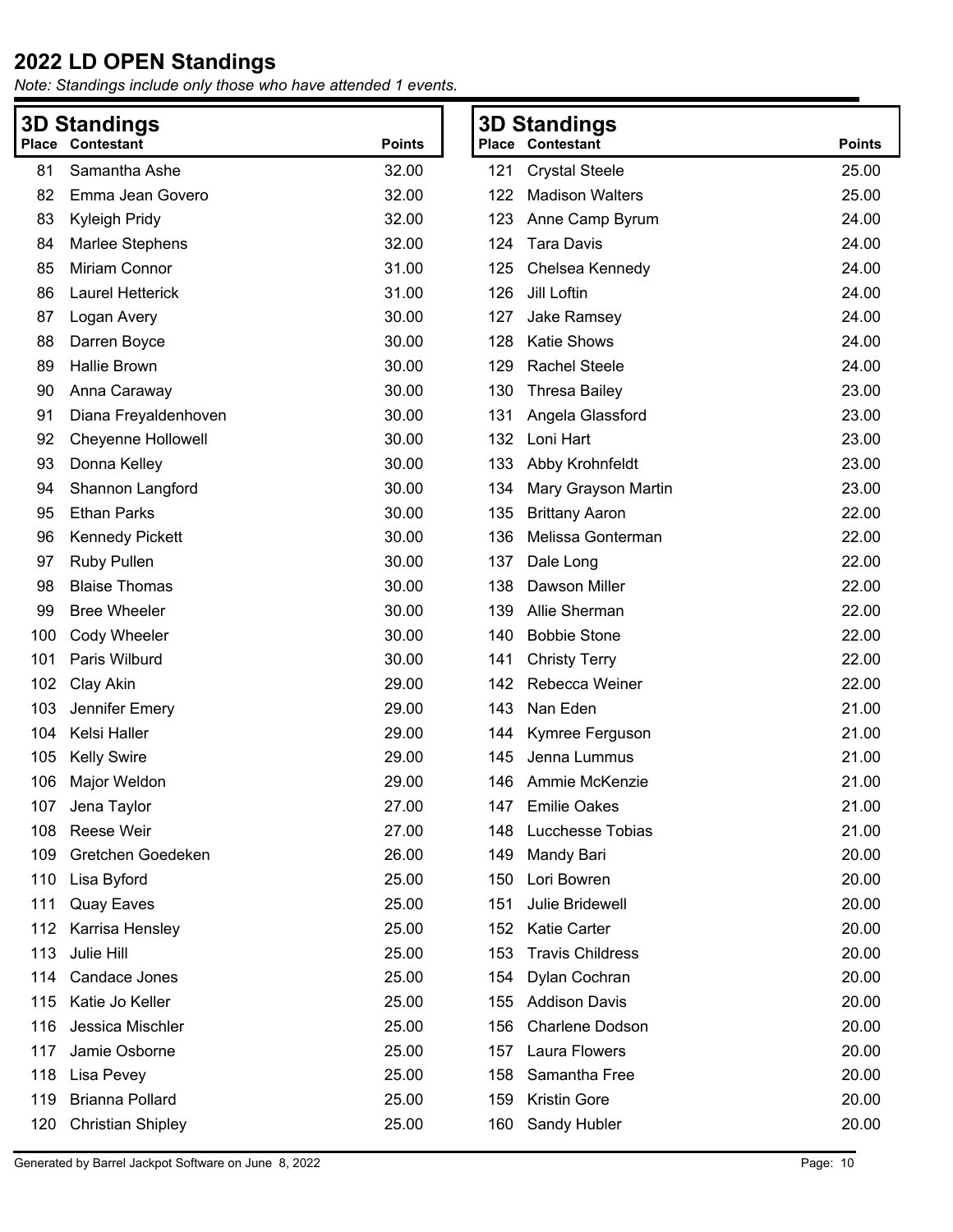| <b>3D Standings</b> |                           |               |     | <b>3D Standings</b>      |               |
|---------------------|---------------------------|---------------|-----|--------------------------|---------------|
|                     | Place Contestant          | <b>Points</b> |     | Place Contestant         | <b>Points</b> |
| 161                 | Lori Jackson              | 20.00         | 201 | <b>Brianna Alford</b>    | 15.00         |
| 162                 | Amanda Johnson            | 20.00         | 202 | <b>Shelby Beck</b>       | 15.00         |
| 163                 | Kinley Lowry              | 20.00         | 203 | <b>Babs Belew</b>        | 15.00         |
| 164                 | Bella McCracken           | 20.00         | 204 | Kaelyn Burr              | 15.00         |
| 165                 | Kayla McDonald            | 20.00         | 205 | Rachel Butler            | 15.00         |
| 166                 | Karyn Melton              | 20.00         | 206 | <b>Skyler Cain</b>       | 15.00         |
| 167                 | <b>Harper Nuckles</b>     | 20.00         | 207 | <b>Grayce Carter</b>     | 15.00         |
| 168                 | Shelby Oglesby            | 20.00         | 208 | <b>Brittany Coleman</b>  | 15.00         |
| 169                 | John Osborne              | 20.00         | 209 | Reese Cookson            | 15.00         |
| 170                 | Olivia Osborne            | 20.00         | 210 | Cayla Cory               | 15.00         |
| 171                 | Emma Kate Parr            | 20.00         | 211 | <b>Elsey Cripe</b>       | 15.00         |
| 172                 | Sarah Pittman             | 20.00         | 212 | Samantha Davis           | 15.00         |
| 173                 | <b>Chris Plunk</b>        | 20.00         | 213 | <b>Stephanie Davis</b>   | 15.00         |
| 174                 | <b>Craig Pratt</b>        | 20.00         | 214 | <b>Wayne Davis</b>       | 15.00         |
| 175                 | Savannah Ragsdale         | 20.00         | 215 | Michelle DeBoer          | 15.00         |
| 176                 | Randa Rector              | 20.00         | 216 | <b>Casey Gaines</b>      | 15.00         |
| 177                 | <b>Ryan Reynolds</b>      | 20.00         | 217 | Jaylyn Geddie            | 15.00         |
| 178                 | Carl Rose                 | 20.00         | 218 | Olivia Gullion           | 15.00         |
| 179                 | Wallis Scarbrough         | 20.00         | 219 | Letitia Hairgrove        | 15.00         |
| 180                 | <b>Hailey Simpson</b>     | 20.00         | 220 | Katherine Hancock        | 15.00         |
| 181                 | Haylee Smith              | 20.00         | 221 | Mary Hanks               | 15.00         |
| 182                 | <b>Presley Stewart</b>    | 20.00         | 222 | Shanda Hanshew           | 15.00         |
| 183                 | <b>Lindsey Walston</b>    | 20.00         | 223 | <b>Gracie Harris</b>     | 15.00         |
| 184                 | Jennifer Barron           | 19.00         | 224 | Audriana Hicks           | 15.00         |
| 185                 | Mary Margaret Countess    | 19.00         | 225 | Michael Hobson           | 15.00         |
| 186                 | Pete Oen                  | 19.00         | 226 | Leigh Anne Kimbrough     | 15.00         |
| 187                 | David Perry               | 19.00         |     | 227 Maggie LaRowe        | 15.00         |
| 188                 | Ella Southern             | 19.00         | 228 | Annajane Lovern          | 15.00         |
| 189                 | <b>Gracelyn Stringer</b>  | 19.00         | 229 | Jamie McDonnor           | 15.00         |
| 190                 | <b>Mallory Williamson</b> | 19.00         | 230 | <b>Riley McKinnis</b>    | 15.00         |
| 191                 | Janna Brown               | 18.00         | 231 | Harley McKnight          | 15.00         |
| 192                 | <b>Breanne Gray</b>       | 18.00         | 232 | Ashley Moreno            | 15.00         |
| 193                 | Rayann Kehrees            | 18.00         | 233 | <b>Becky Oglesby</b>     | 15.00         |
| 194                 | Mary Michael Mahalitc     | 18.00         | 234 | Kashley Oglesby          | 15.00         |
| 195                 | <b>Emily Calhoun</b>      | 17.00         | 235 | Andi Palmer              | 15.00         |
| 196                 | <b>Tara Choate</b>        | 17.00         | 236 | <b>Stacey Pennington</b> | 15.00         |
| 197                 | Maelee Crum               | 17.00         | 237 | Morgan Pogue             | 15.00         |
| 198                 | <b>Hailey Kilgore</b>     | 16.00         | 238 | <b>Tammy Ratcliff</b>    | 15.00         |
| 199                 | Ty Pigott                 | 16.00         | 239 | <b>Natalie Robbins</b>   | 15.00         |
| 200                 | Angela Adams              | 15.00         | 240 | Samatha Roper            | 15.00         |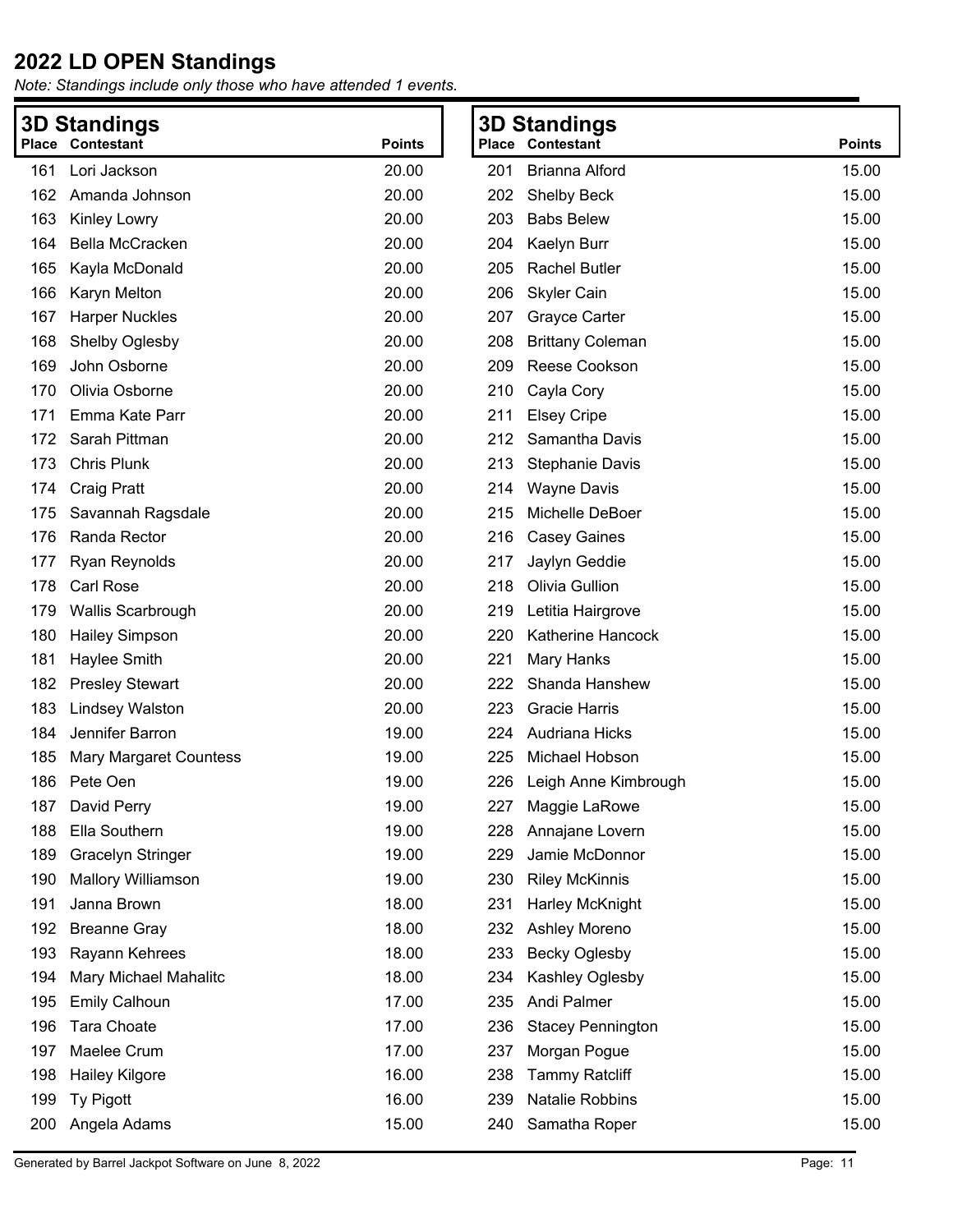| <b>3D Standings</b> |                             |               | <b>3D Standings</b> |                            |               |
|---------------------|-----------------------------|---------------|---------------------|----------------------------|---------------|
|                     | Place Contestant            | <b>Points</b> |                     | <b>Place Contestant</b>    | <b>Points</b> |
| 241                 | Drew Rose                   | 15.00         | 281                 | Maddie Alexander           | 10.00         |
| 242                 | Casey Rowe                  | 15.00         | 282                 | Kirsten Babb               | 10.00         |
| 243                 | <b>Shelby Ruesewald</b>     | 15.00         | 283                 | Simon Baker                | 10.00         |
| 244                 | <b>Stephanie Sikes</b>      | 15.00         | 284                 | <b>Ashley Barnett</b>      | 10.00         |
| 245                 | <b>Bert Skimehorn</b>       | 15.00         | 285                 | <b>Lindsey Binkley</b>     | 10.00         |
| 246                 | Lauren Spry                 | 15.00         | 286                 | Jenna Beth Blair           | 10.00         |
| 247                 | Kennedy Stephenson          | 15.00         | 287                 | Carleigh Blanton           | 10.00         |
| 248                 | <b>MaKenzie Stewart</b>     | 15.00         | 288                 | Lisa Bledsoe               | 10.00         |
| 249                 | Nora Tucker                 | 15.00         | 289                 | <b>Bailey Brewer</b>       | 10.00         |
| 250                 | <b>Stacy Tyler</b>          | 15.00         | 290                 | Anna Brister               | 10.00         |
| 251                 | <b>Katherine Vickers</b>    | 15.00         | 291                 | <b>Brylee Brown</b>        | 10.00         |
| 252                 | <b>Mattie Gaines Weaver</b> | 15.00         | 292                 | Devon Brown                | 10.00         |
| 253                 | <b>Isaiah Williams</b>      | 15.00         | 293                 | John Brown                 | 10.00         |
| 254                 | <b>Kris Williams</b>        | 15.00         | 294                 | Karen Cain                 | 10.00         |
| 255                 | Dinah Wilson                | 15.00         | 295                 | <b>Chelsea Carruthers</b>  | 10.00         |
| 256                 | Jamie Wilson                | 15.00         | 296                 | <b>Taylor Carver</b>       | 10.00         |
| 257                 | <b>Brianna Young</b>        | 15.00         | 297                 | <b>Will Cauthen</b>        | 10.00         |
| 258                 | <b>Mollie Carter</b>        | 14.00         | 298                 | <b>Haley Clifton</b>       | 10.00         |
| 259                 | Jackie Ellis                | 14.00         | 299                 | Linda Cole                 | 10.00         |
| 260                 | <b>Lily Wofford</b>         | 14.00         | 300                 | Lisa Cook                  | 10.00         |
| 261                 | Nancy Hedrick               | 13.00         | 301                 | Kris Copenhaver            | 10.00         |
| 262                 | Reanna Hutchison            | 13.00         | 302                 | <b>Bailey Couch</b>        | 10.00         |
| 263                 | Jacob Kilgore               | 13.00         | 303                 | <b>Brandon Craddock</b>    | 10.00         |
| 264                 | Ashley Piskorski            | 13.00         | 304                 | <b>Cindy Craig</b>         | 10.00         |
| 265                 | Bergan Yazzie               | 13.00         | 305                 | <b>Mary Dacus</b>          | 10.00         |
| 266                 | Cara Beth Calhoun           | 12.00         | 306                 | Alexis Dixon               | 10.00         |
| 267                 | Silvia Kinnebrew            | 12.00         | 307                 | Danielle Duncan            | 10.00         |
| 268                 | Carly Marshall              | 12.00         | 308                 | Janett Dykes               | 10.00         |
| 269                 | Meagan Pickle               | 12.00         | 309                 | Julie Erkamaa              | 10.00         |
| 270                 | <b>Madison Smith</b>        | 12.00         | 310                 | <b>Callee Fincher</b>      | 10.00         |
| 271                 | Sydney Thompson             | 12.00         | 311                 | <b>Barbara Gates</b>       | 10.00         |
| 272                 | Mary Van Cleve              | 12.00         | 312                 | <b>Brooklyn Gates</b>      | 10.00         |
| 273                 | <b>Cheyenne Walling</b>     | 12.00         | 313                 | Sarah Gatwood              | 10.00         |
| 274                 | Lee Ann Brooks              | 11.00         | 314                 | Amy Green                  | 10.00         |
| 275                 | Melinda Donnell             | 11.00         | 315                 | Libby Guidici              | 10.00         |
| 276                 | Hannah Griffis              | 11.00         | 316                 | <b>Billie Ruth Hankins</b> | 10.00         |
| 277                 | Amanda Kyne                 | 11.00         | 317                 | <b>Lillie Haskins</b>      | 10.00         |
| 278                 | Sharon West                 | 11.00         | 318                 | Robyn Herring              | 10.00         |
| 279                 | Kayleigh Adams              | 10.00         | 319                 | <b>Bailey Hickerson</b>    | 10.00         |
| 280                 | Ryan Elizabeth Adkins       | 10.00         | 320                 | Whitley Hickman            | 10.00         |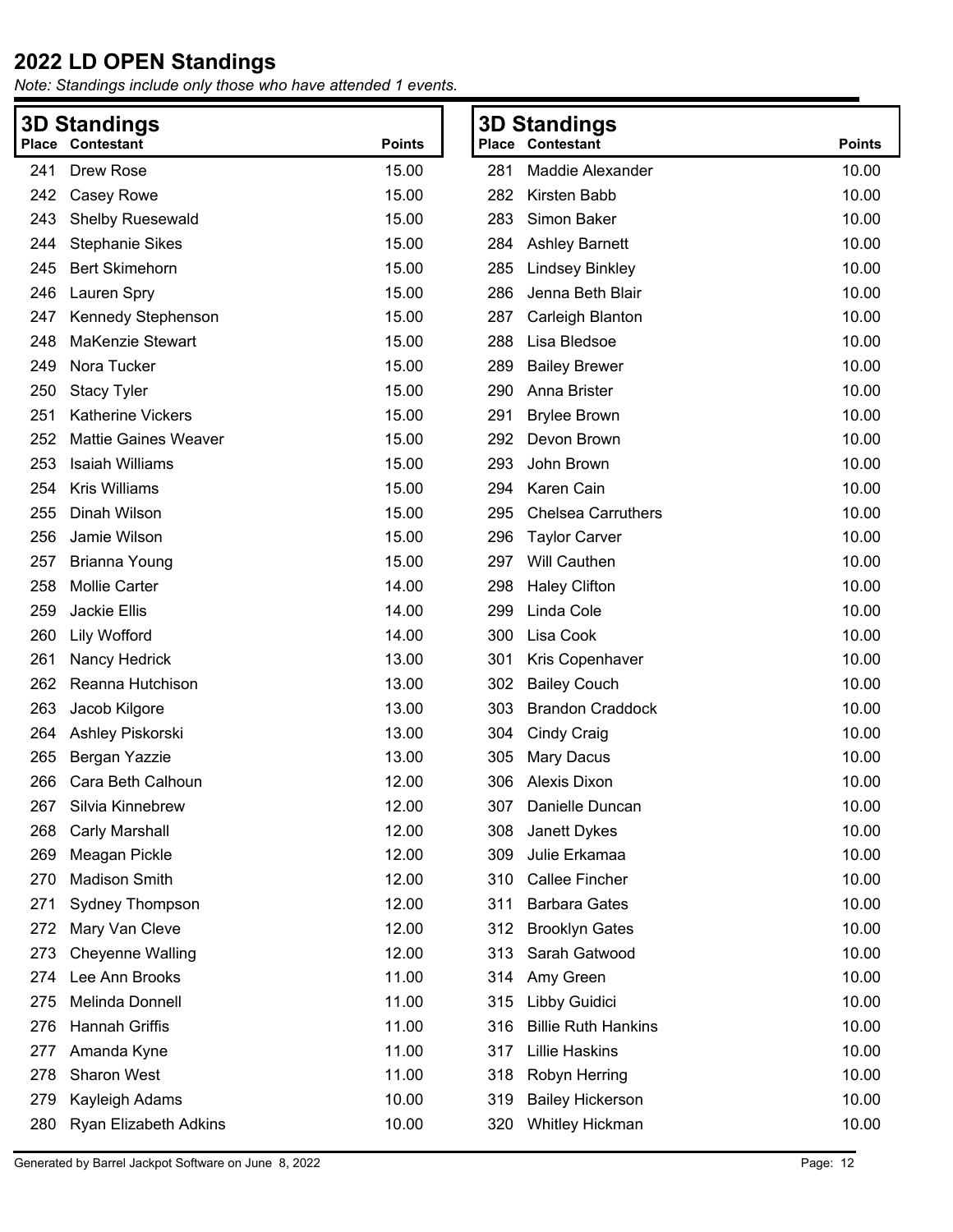| <b>Standings</b><br>3D |                           |               |     | <b>3D Standings</b>          |               |
|------------------------|---------------------------|---------------|-----|------------------------------|---------------|
| Place                  | Contestant                | <b>Points</b> |     | <b>Place Contestant</b>      | <b>Points</b> |
| 321                    | <b>Courtney Hopkins</b>   | 10.00         | 361 | Paulette Raggio              | 10.00         |
| 322                    | Amy Jenkins               | 10.00         | 362 | Kate Rawson                  | 10.00         |
| 323                    | <b>Taylor Jenkins</b>     | 10.00         | 363 | <b>Shelly Redwine</b>        | 10.00         |
| 324                    | Kathy Johnson             | 10.00         | 364 | Diane Reece                  | 10.00         |
| 325                    | <b>Bailey Jones</b>       | 10.00         | 365 | Shelbi Rice                  | 10.00         |
| 326                    | Laura Jones               | 10.00         | 366 | <b>Shannon Roberts</b>       | 10.00         |
| 327                    | <b>Madison Jones</b>      | 10.00         | 367 | <b>Cheyenne Schnelle</b>     | 10.00         |
| 328                    | Donna Kile                | 10.00         | 368 | Scott Sherman                | 10.00         |
| 329                    | Kenzie Knight             | 10.00         | 369 | <b>Christopher Shoemaker</b> | 10.00         |
| 330                    | <b>Tiffany Knight</b>     | 10.00         | 370 | Haylie Silliman              | 10.00         |
| 331                    | <b>Christy Lewis</b>      | 10.00         | 371 | Auburn Skubic                | 10.00         |
| 332                    | Marne Loosenort           | 10.00         | 372 | <b>Tonda Smith</b>           | 10.00         |
| 333                    | Deborah Lynch             | 10.00         | 373 | Megan Spain                  | 10.00         |
| 334                    | <b>Tyler Maintz</b>       | 10.00         | 374 | Gail Stahlman                | 10.00         |
| 335                    | <b>Taylor Marcum</b>      | 10.00         | 375 | <b>Kurt Stone</b>            | 10.00         |
| 336                    | <b>Crystal Mason</b>      | 10.00         | 376 | Morgan Sweeden               | 10.00         |
| 337                    | <b>Matt Mathews</b>       | 10.00         | 377 | Cash Thomas                  | 10.00         |
| 338                    | Shania McBride            | 10.00         | 378 | Jessica Thomas               | 10.00         |
| 339                    | <b>Bailey McClure</b>     | 10.00         | 379 | Ava Thompson                 | 10.00         |
| 340                    | Debbie McCormick          | 10.00         | 380 | Kathy Tipton                 | 10.00         |
| 341                    | James McCormick           | 10.00         | 381 | Emma Trisler                 | 10.00         |
| 342                    | Melissa McDaniel          | 10.00         | 382 | Josie Tydlacka               | 10.00         |
| 343                    | Perry McMillan            | 10.00         | 383 | Pam Varnado                  | 10.00         |
| 344                    | Casey McMurray            | 10.00         | 384 | Kyleigh Veazey               | 10.00         |
| 345                    | Haleigh McNeil            | 10.00         | 385 | Callie Ward                  | 10.00         |
| 346                    | <b>Shannon McReynolds</b> | 10.00         | 386 | Tabatha Ward                 | 10.00         |
| 347                    | Kim Merrell               | 10.00         |     | 387 Kim White                | 10.00         |
| 348                    | <b>Taylor Miklavic</b>    | 10.00         | 388 | <b>Lindsay White</b>         | 10.00         |
| 349                    | Amy Moore                 | 10.00         | 389 | Gracie Wolcott               | 10.00         |
| 350                    | Alison Moschitta          | 10.00         | 390 | Stephanie Wooten             | 10.00         |
| 351                    | Liza Muller               | 10.00         | 391 | Kensley Yandell              | 10.00         |
| 352                    | Alea Munoz                | 10.00         | 392 | Cheryl Ziegler               | 10.00         |
| 353                    | Joy Nabors                | 10.00         | 393 | Cynthia Hill                 | 9.00          |
| 354                    | <b>Tammy Neal</b>         | 10.00         | 394 | Alexa McWilliams             | 9.00          |
| 355                    | <b>Courtney Nicholson</b> | 10.00         | 395 | Maggie Peacock               | 9.00          |
| 356                    | Sennia Owens              | 10.00         | 396 | Larrya Stegall               | 9.00          |
| 357                    | Annette Payne             | 10.00         | 397 | Melanie Reynolds             | 8.00          |
| 358                    | Angelica Phillips         | 10.00         | 398 | Angie Adams                  | 5.00          |
| 359                    | <b>Abigail Plants</b>     | 10.00         | 399 | Gracie Adams                 | 5.00          |
| 360                    | Randee Prindle            | 10.00         | 400 | Emma Allen                   | 5.00          |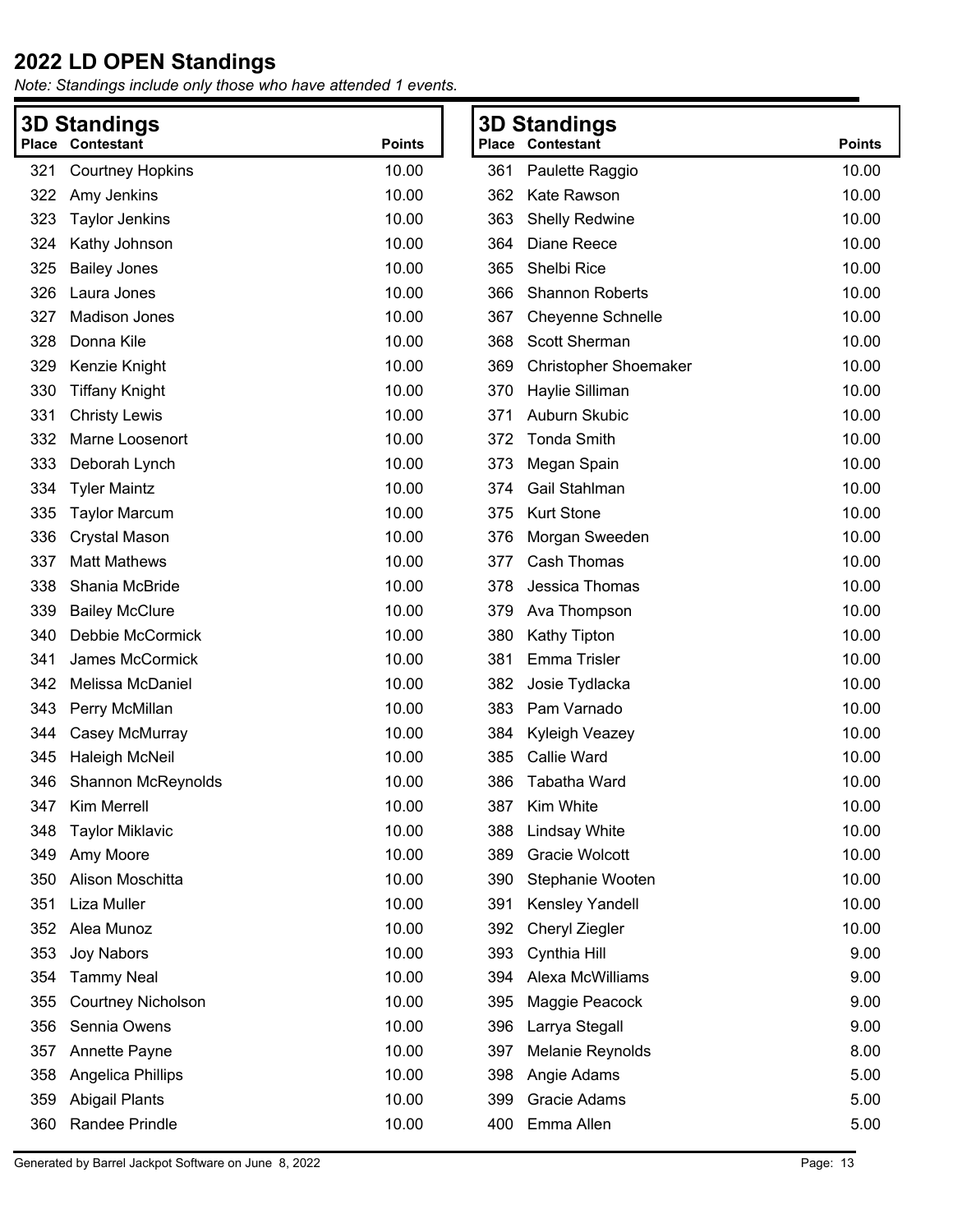*Note: Standings include only those who have attended 1 events.*

| <b>Place</b> | <b>3D Standings</b><br>Contestant | <b>Points</b> |     | <b>3D Standings</b><br><b>Place Contestant</b> | <b>Points</b> |
|--------------|-----------------------------------|---------------|-----|------------------------------------------------|---------------|
| 401          | Madeline Allen                    | 5.00          | 441 | <b>Colleen Crumpton</b>                        | 5.00          |
| 402          | Reygan Alsup                      | 5.00          | 442 | Rachel Cullum                                  | 5.00          |
| 403          | Ellie Ambrose                     | 5.00          | 443 | <b>Nealey Dalton</b>                           | 5.00          |
| 404          | Andi Anderson                     | 5.00          | 444 | Sierra Danley                                  | 5.00          |
| 405          | <b>Haley Anderson</b>             | 5.00          | 445 | <b>Barbara Davis</b>                           | 5.00          |
| 406          | Morgan Anderson                   | 5.00          | 446 | <b>Christine DeRenzo</b>                       | 5.00          |
| 407          | <b>Bettlyn Babin</b>              | 5.00          | 447 | Jillian Delaney                                | 5.00          |
| 408          | <b>Miley Barron</b>               | 5.00          | 448 | Samantha Dodson                                | 5.00          |
| 409          | Madie Barton                      | 5.00          | 449 | <b>Cory Dowell</b>                             | 5.00          |
| 410          | Shelby Barton                     | 5.00          | 450 | Robin Edmonds                                  | 5.00          |
| 411          | Cody Bauserman                    | 5.00          | 451 | Morgan Elder                                   | 5.00          |
| 412          | Maggie Beitz                      | 5.00          | 452 | Lauren Elliot                                  | 5.00          |
| 413          | Angale Best                       | 5.00          | 453 | Hayden Elliott                                 | 5.00          |
| 414          | <b>Emily Billings</b>             | 5.00          | 454 | Abby Englerth                                  | 5.00          |
| 415          | Jesse Clare Bland                 | 5.00          | 455 | <b>Scarlett Fannin</b>                         | 5.00          |
| 416          | Lindsi Boles                      | 5.00          | 456 | Angela Festervan                               | 5.00          |
| 417          | Erika Boucher                     | 5.00          | 457 | <b>Fallon Fogarty</b>                          | 5.00          |
| 418          | Jacee Breashears                  | 5.00          | 458 | Karli Ford                                     | 5.00          |
| 419          | <b>Mary Brooks</b>                | 5.00          | 459 | Kylee Fortner                                  | 5.00          |
| 420          | Cassie Brunson                    | 5.00          | 460 | Lena Kate Fulgham                              | 5.00          |
| 421          | Keri Bryan                        | 5.00          | 461 | Kelly Garland                                  | 5.00          |
| 422          | Ava Jane Bryant                   | 5.00          | 462 | Leah Garrett                                   | 5.00          |
| 423          | Dannah Buhrmester                 | 5.00          | 463 | <b>Emma Givens</b>                             | 5.00          |
| 424          | Dale Burgess                      | 5.00          | 464 | Jessie Gonterman                               | 5.00          |
| 425          | Alleigh Butler                    | 5.00          | 465 | Natalie Good                                   | 5.00          |
| 426          | Mary Kathryn Byrum                | 5.00          | 466 | Chism Goodrich                                 | 5.00          |
| 427          | Maggie Carter                     | 5.00          | 467 | Faith Graham                                   | 5.00          |
| 428          | Gina Cates                        | 5.00          | 468 | Tamara Graham                                  | 5.00          |
| 429          | Laityn Charles                    | 5.00          | 469 | Melissa Hack                                   | 5.00          |
| 430          | Kinlee Childress                  | 5.00          | 470 | Sheryl Hammonds                                | 5.00          |
| 431          | <b>Clint Childress</b>            | 5.00          | 471 | Deanna Harrison                                | 5.00          |
| 432          | <b>CJ Clark</b>                   | 5.00          | 472 | Amy Hart                                       | 5.00          |
| 433          | Sonya Cochran                     | 5.00          | 473 | Sandi Hassell                                  | 5.00          |
| 434          | <b>Cody Collins</b>               | 5.00          | 474 | <b>Chad Hensley</b>                            | 5.00          |
| 435          | Amber Cooksey                     | 5.00          | 475 | Deb Higgins                                    | 5.00          |
| 436          | Kaitlyn Cooksey                   | 5.00          | 476 | Derek Hixon                                    | 5.00          |
| 437          | JT Cooper                         | 5.00          | 477 | Ashlee Hodges                                  | 5.00          |
| 438          | <b>Tracie Couch</b>               | 5.00          | 478 | <b>Madison Holt</b>                            | 5.00          |
| 439          | Michael Crenshaw                  | 5.00          | 479 | Angela Hudson                                  | 5.00          |
| 440          | Noel Crittenden                   | 5.00          | 480 | Beth Icenhower                                 | 5.00          |

**Points**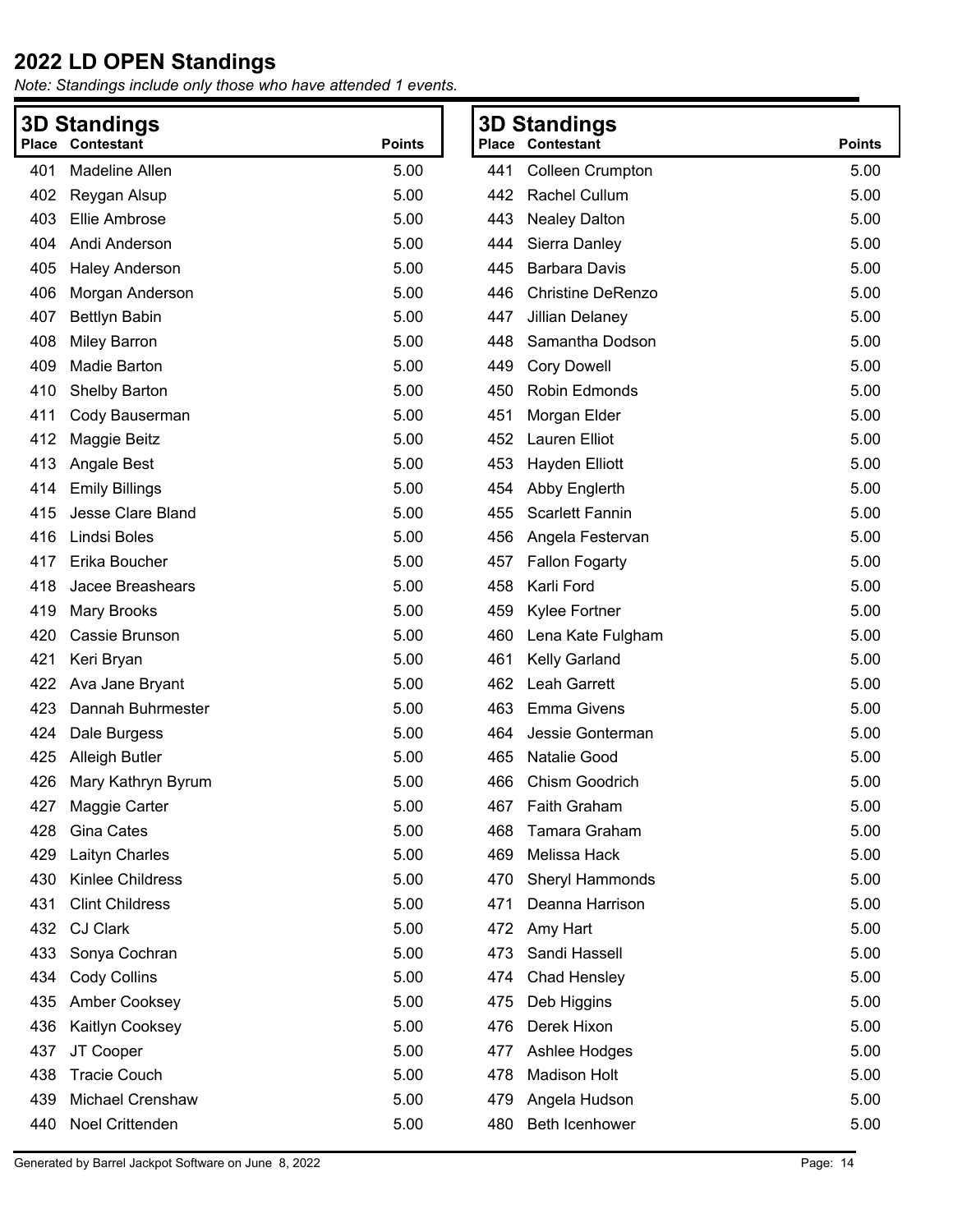|     | <b>3D Standings</b>      |               |     | <b>3D Standings</b>      |               |
|-----|--------------------------|---------------|-----|--------------------------|---------------|
|     | <b>Place Contestant</b>  | <b>Points</b> |     | <b>Place Contestant</b>  | <b>Points</b> |
| 481 | Faith Irby               | 5.00          | 521 | <b>Madison McCaffity</b> | 5.00          |
| 482 | Kayleigh Irby            | 5.00          | 522 | <b>Marley McCarty</b>    | 5.00          |
| 483 | Sarah Irvin              | 5.00          | 523 | Makenzie McFall          | 5.00          |
| 484 | Abby Jackson             | 5.00          | 524 | Jerrica McGill           | 5.00          |
| 485 | Megan Jamerson           | 5.00          | 525 | Elaina McKinney          | 5.00          |
| 486 | Lauren Jeter             | 5.00          | 526 | <b>Genesis McLaurin</b>  | 5.00          |
| 487 | Alyssa Johnson           | 5.00          | 527 | Angie Menz               | 5.00          |
| 488 | Rileigh Kate Johnson     | 5.00          | 528 | Lauren Midgett           | 5.00          |
| 489 | Zaylee Johnson           | 5.00          | 529 | Kynzli Miller            | 5.00          |
| 490 | Audrey Joines            | 5.00          | 530 | <b>Allyson Money</b>     | 5.00          |
| 491 | Ashley Jones             | 5.00          | 531 | <b>Madison Moore</b>     | 5.00          |
| 492 | Natalie Jones            | 5.00          | 532 | Paige Moore              | 5.00          |
| 493 | Cyrilla Jumper           | 5.00          | 533 | <b>Allie Morris</b>      | 5.00          |
| 494 | <b>Haley Keith</b>       | 5.00          | 534 | Claira Morris            | 5.00          |
| 495 | Kim Kell                 | 5.00          | 535 | <b>Tim Morris</b>        | 5.00          |
| 496 | Ali Kate Kelleher        | 5.00          | 536 | Cin'Kyra Mosley          | 5.00          |
| 497 | Lacy Keller              | 5.00          | 537 | Laura Nemec              | 5.00          |
| 498 | Laura Kennedy            | 5.00          | 538 | Maria Norman             | 5.00          |
| 499 | Mehgan Kennedy           | 5.00          | 539 | Erica Norwood            | 5.00          |
| 500 | <b>Blair Knight</b>      | 5.00          | 540 | Dana Pace                | 5.00          |
| 501 | <b>Taylor Kyle</b>       | 5.00          | 541 | <b>Bridget Palmer</b>    | 5.00          |
| 502 | <b>Buster Lacey</b>      | 5.00          | 542 | <b>Shawn Parsons</b>     | 5.00          |
| 503 | Kyra Lane                | 5.00          | 543 | Jeff Pate                | 5.00          |
| 504 | Mackenzie Lankford       | 5.00          | 544 | Isabella Pendino         | 5.00          |
| 505 | Linda Leach              | 5.00          | 545 | Jennifer Percifield      | 5.00          |
| 506 | Sherrye Lemmons          | 5.00          | 546 | <b>Keely Perkins</b>     | 5.00          |
|     | 507 Madison Lane Lewis   | 5.00          |     | 547 Tisha Perkins        | 5.00          |
| 508 | Mia Lewis                | 5.00          | 548 | <b>Trinity Pickett</b>   | 5.00          |
| 509 | Sherrie Lowe             | 5.00          | 549 | <b>Kellie Pierce</b>     | 5.00          |
| 510 | Rachel Lowrey            | 5.00          | 550 | <b>Dusty Pike</b>        | 5.00          |
| 511 | Autumn Lucas             | 5.00          | 551 | Melora Potter            | 5.00          |
| 512 | <b>Allison Maher</b>     | 5.00          | 552 | <b>Rachel Primm</b>      | 5.00          |
| 513 | Aubri Mann               | 5.00          | 553 | <b>Marleigh Ralls</b>    | 5.00          |
| 514 | <b>Madison Mann</b>      | 5.00          | 554 | Sarah Raziano            | 5.00          |
| 515 | <b>Ty Marks</b>          | 5.00          | 555 | Donnie Reece             | 5.00          |
| 516 | <b>Chris Martin</b>      | 5.00          | 556 | Jessica Reed             | 5.00          |
| 517 | Mary Martin              | 5.00          | 557 | <b>Lindsey Reed</b>      | 5.00          |
| 518 | Jennifer Mason           | 5.00          | 558 | <b>Wendy Reed</b>        | 5.00          |
| 519 | <b>Samantha Matthews</b> | 5.00          | 559 | <b>Ashley Restivo</b>    | 5.00          |
| 520 | <b>Brooke May</b>        | 5.00          | 560 | Emma Ridley              | 5.00          |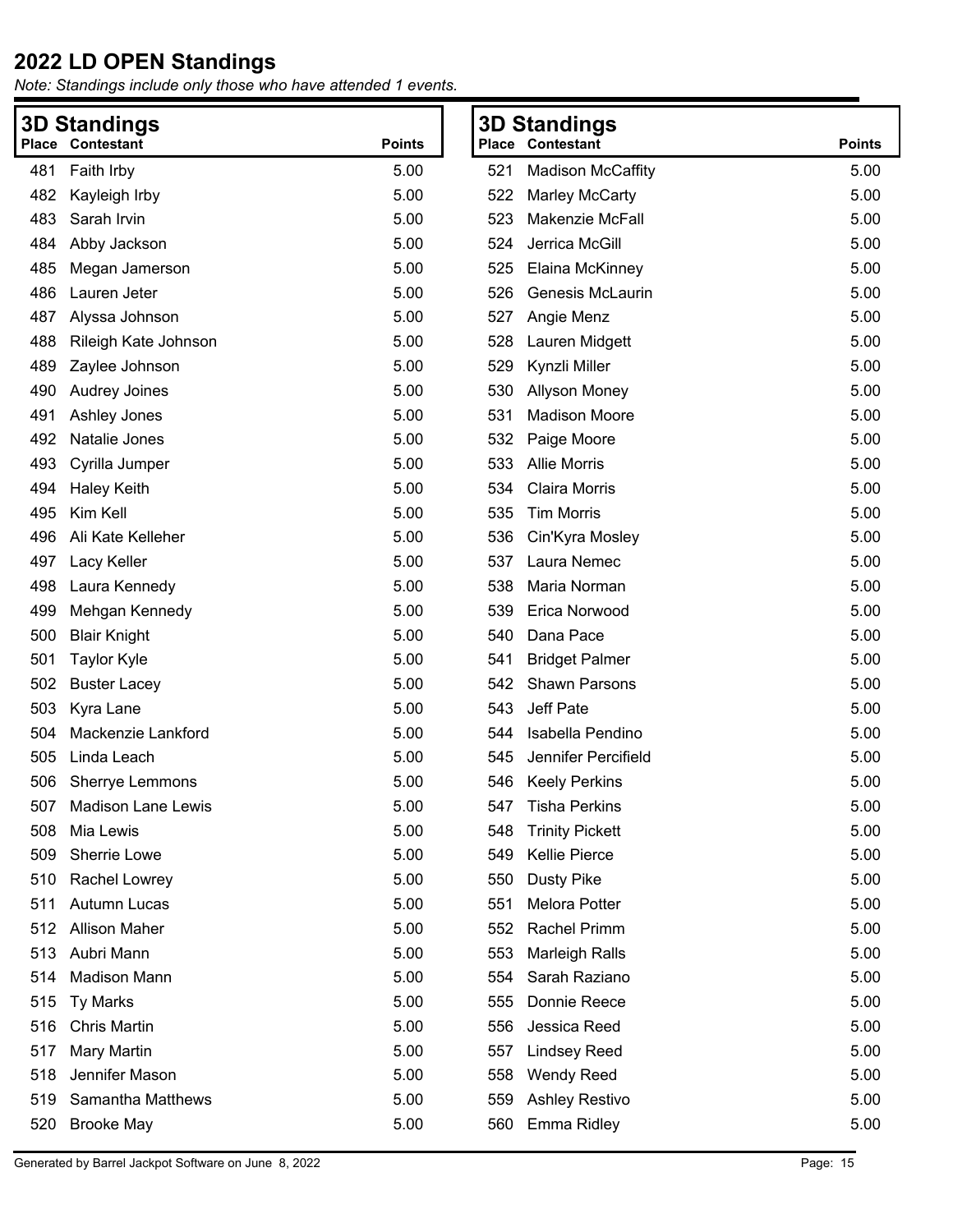| <b>Place</b> | <b>3D Standings</b><br><b>Contestant</b> | <b>Points</b> |
|--------------|------------------------------------------|---------------|
| 561          | <b>Emily Riley</b>                       | 5.00          |
| 562          | <b>Emily Riley</b>                       | 5.00          |
| 563          | Angela Roberts                           | 5.00          |
| 564          | Kristen Roby                             | 5.00          |
| 565          | Kellie Rutledge                          | 5.00          |
| 566          | Lisa Sanders                             | 5.00          |
| 567          | Jordyn Scott                             | 5.00          |
|              |                                          |               |
| 568          | Sydni Senior                             | 5.00          |
| 569          | Jenna Shelly                             | 5.00          |
| 570          | Reagan Shurden                           | 5.00          |
| 571          | Julie Siesky                             | 5.00<br>5.00  |
| 572<br>573   | Michelle Singleton                       | 5.00          |
|              | Joseph Sistare                           |               |
| 574          | <b>Brianna Smith</b>                     | 5.00          |
| 575          | Lacy Smith                               | 5.00          |
| 576          | Pam Smith                                | 5.00          |
| 577          | <b>Buddy Sneed</b>                       | 5.00          |
| 578          | Nic Snyder                               | 5.00          |
| 579          | <b>Aiden Stamps</b>                      | 5.00          |
| 580          | <b>Cassidy Standley</b>                  | 5.00          |
| 581          | <b>Brooke Stege</b>                      | 5.00          |
| 582          | <b>Hailey Stephens</b>                   | 5.00          |
| 583          | <b>Jacie Stiles</b>                      | 5.00          |
| 584          | Amy Stoltzfus                            | 5.00          |
| 585          | Juliana Stoltzfus                        | 5.00          |
| 586          | <b>Tanner Stovall</b>                    | 5.00          |
| 587          | <b>Whitley Strickland</b>                | 5.00          |
| 588          | <b>Tyler Stringer</b>                    | 5.00          |
| 589          | Abigail Swims                            | 5.00          |
| 590          | <b>Megan Swint</b>                       | 5.00          |
| 591          | <b>Crystal Tate</b>                      | 5.00          |
| 592          | Simone Taylor                            | 5.00          |
| 593          | Rhonda Thagard                           | 5.00          |
| 594          | Nicole Thebeau                           | 5.00          |
| 595          | Cindy Thomas                             | 5.00          |
| 596          | <b>Gracey Thomas</b>                     | 5.00          |
| 597          | Jennifer Thomas                          | 5.00          |
| 598          | Carly Thompson                           | 5.00          |
| 599          | Stacie Thompson                          | 5.00          |
| 600          | Michael Thornberry                       | 5.00          |

| Place | 3D Standings<br>Contestant | <b>Points</b> |
|-------|----------------------------|---------------|
|       |                            |               |
| 601   | Jennifer Tidwell           | 5.00          |
| 602   | Mike Toll                  | 5.00          |
| 603   | Paula Touchstone           | 5.00          |
| 604   | Gracie Turner              | 5.00          |
| 605   | Julia Turner               | 5.00          |
| 606   | Lexie Tweddell             | 5.00          |
| 607   | Luke Tyler                 | 5.00          |
| 608   | Mary Vance                 | 5.00          |
| 609   | Jennifer Veal              | 5.00          |
| 610   | Mercedes Wells             | 5.00          |
| 611   | Susan Wesley               | 5.00          |
| 612   | Sissie Wherrell            | 5.00          |
| 613   | Macy Willcutt              | 5.00          |
| 614   | <b>Mendy Williams</b>      | 5.00          |
| 615   | Colby Wilson               | 5.00          |
| 616   | Kelly Wixon                | 5.00          |
| 617   | Millan Woods               | 5.00          |
| 618   | Alayna Yarbrough           | 5.00          |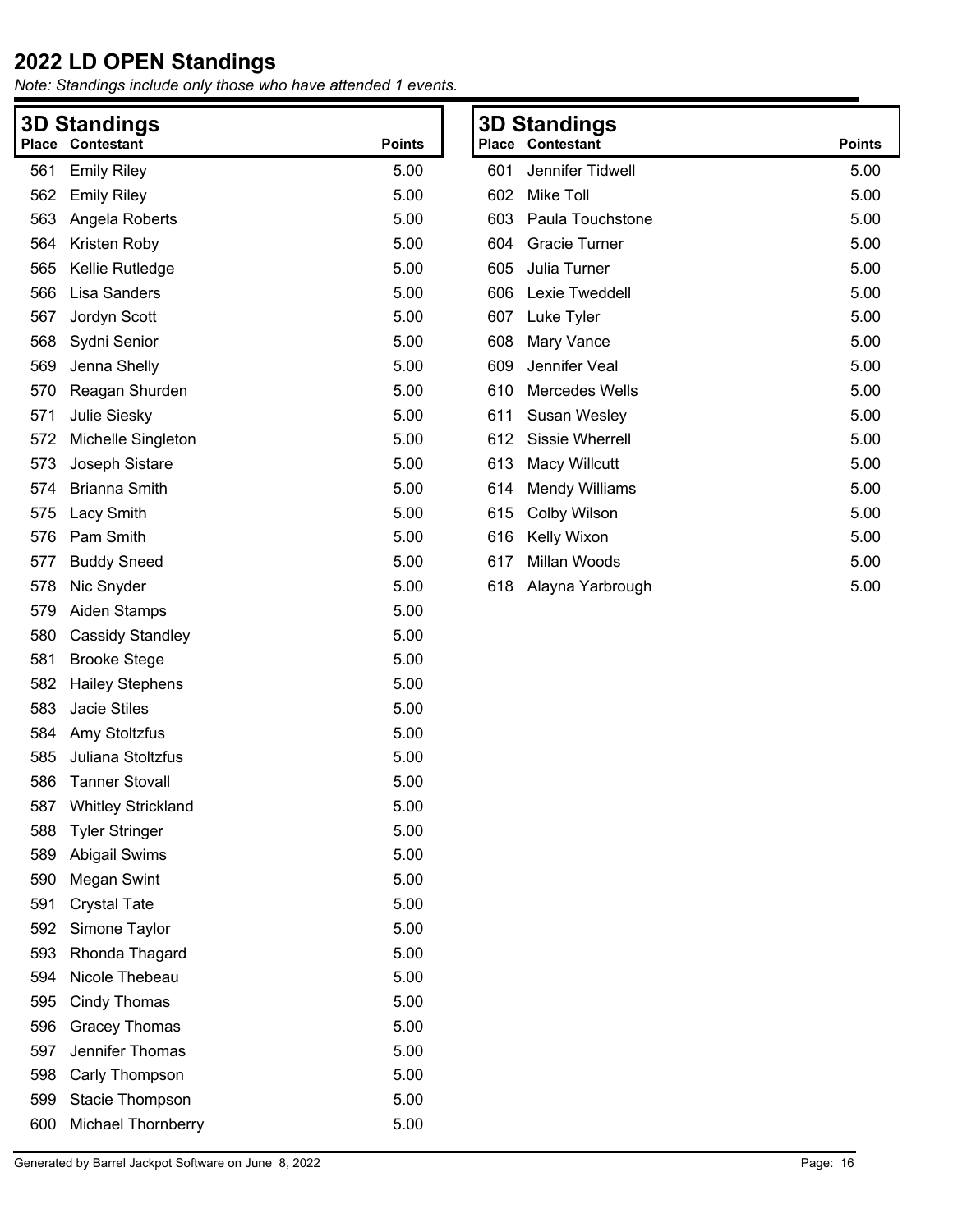| 4D Standings |                          |               | <b>4D Standings</b> |                         |               |
|--------------|--------------------------|---------------|---------------------|-------------------------|---------------|
|              | <b>Place Contestant</b>  | <b>Points</b> |                     | <b>Place Contestant</b> | <b>Points</b> |
| 1            | Amy Grisham              | 160.00        | 41                  | <b>Cindy Lewis</b>      | 34.00         |
| 2            | <b>Valerie Cross</b>     | 137.00        | 42                  | <b>Judith Stevens</b>   | 34.00         |
| 3            | Sherri Surman            | 113.00        | 43                  | <b>Nealey Dalton</b>    | 33.00         |
| 4            | Shelby Ruesewald         | 102.00        | 44                  | Maggie Hill             | 33.00         |
| 5            | <b>Charlene Williams</b> | 101.00        | 45                  | Gracie Adams            | 32.00         |
| 6            | Laura Mae Bari           | 96.00         | 46                  | Lucchesse Tobias        | 32.00         |
| 7            | Lauren Long              | 92.00         | 47                  | Isaiah Williams         | 32.00         |
| 8            | Sherrie Lowe             | 90.00         | 48                  | Allen Ashworth          | 31.00         |
| 9            | Mary Hanks               | 88.00         | 49                  | <b>Brandy White</b>     | 31.00         |
| 10           | <b>Crystal Hopkins</b>   | 87.00         | 50                  | Shania Billings         | 30.00         |
| 11           | Ken White                | 82.00         | 51                  | <b>Casey Gaines</b>     | 30.00         |
| 12           | Janelle Osborne          | 81.00         | 52                  | Jessica Gilmer          | 30.00         |
| 13           | <b>Sydney Evans</b>      | 77.00         | 53                  | Murtle James            | 30.00         |
| 14           | Ellie Ambrose            | 69.00         | 54                  | <b>Taylor Marcum</b>    | 30.00         |
| 15           | <b>Katherine Vickers</b> | 60.00         | 55                  | <b>Mason Ralls</b>      | 30.00         |
| 16           | <b>Shelby Beck</b>       | 57.00         | 56                  | <b>Kristin Gore</b>     | 29.00         |
| 17           | <b>Scarlett Fannin</b>   | 54.00         | 57                  | Kyra Lane               | 29.00         |
| 18           | Angela Adams             | 53.00         | 58                  | <b>Chelsea Prasek</b>   | 29.00         |
| 19           | Mallie Gordon            | 53.00         | 59                  | <b>Callie Riley</b>     | 29.00         |
| 20           | Lisa Byford              | 52.00         | 60                  | Cindy Toll              | 29.00         |
| 21           | <b>Stephanie Davis</b>   | 51.00         | 61                  | Anita Brown             | 27.00         |
| 22           | Mary Vivian Ivey         | 50.00         | 62                  | <b>Brandon Craddock</b> | 27.00         |
| 23           | <b>Lindsey Binkley</b>   | 47.00         | 63                  | <b>Bailey Surman</b>    | 27.00         |
| 24           | Daylee Barrom            | 46.00         | 64                  | Maggie Beitz            | 26.00         |
| 25           | Jessica Reed             | 46.00         | 65                  | Jordan Deatherage       | 26.00         |
| 26           | <b>Skylar Glass</b>      | 45.00         | 66                  | <b>Tyler Maintz</b>     | 26.00         |
| 27           | Sage Scarato             | 44.00         | 67                  | <b>Riley Armes</b>      | 25.00         |
| 28           | Dylan Cochran            | 42.00         | 68                  | Lisa Bledsoe            | 25.00         |
| 29           | Audriana Hicks           | 42.00         | 69                  | Kaitlyn Cooksey         | 25.00         |
| 30           | NaKeesha Jones           | 41.00         | 70                  | Jennifer Emery          | 25.00         |
| 31           | Megan Spain              | 39.00         | 71                  | Jordan Farmer           | 25.00         |
| 32           | Pamela Nale              | 38.00         | 72                  | Amy Hart                | 25.00         |
| 33           | Maelee Crum              | 37.00         | 73                  | Sarah Pittman           | 25.00         |
| 34           | Alison Moschitta         | 36.00         | 74                  | Ryan Reynolds           | 25.00         |
| 35           | Liza Muller              | 36.00         | 75                  | <b>Mandy Saulsbury</b>  | 25.00         |
| 36           | <b>Stacey Pennington</b> | 36.00         | 76                  | <b>Brittany Stang</b>   | 25.00         |
| 37           | Leslie Cole              | 35.00         | 77                  | <b>Ashley Barnett</b>   | 24.00         |
| 38           | Faith Graham             | 35.00         | 78                  | Cayla Cory              | 24.00         |
| 39           | Cash Thomas              | 35.00         | 79                  | Kate Esmon              | 24.00         |
| 40           | Lori Jackson             | 34.00         | 80                  | Lexi Payne              | 24.00         |
|              |                          |               |                     |                         |               |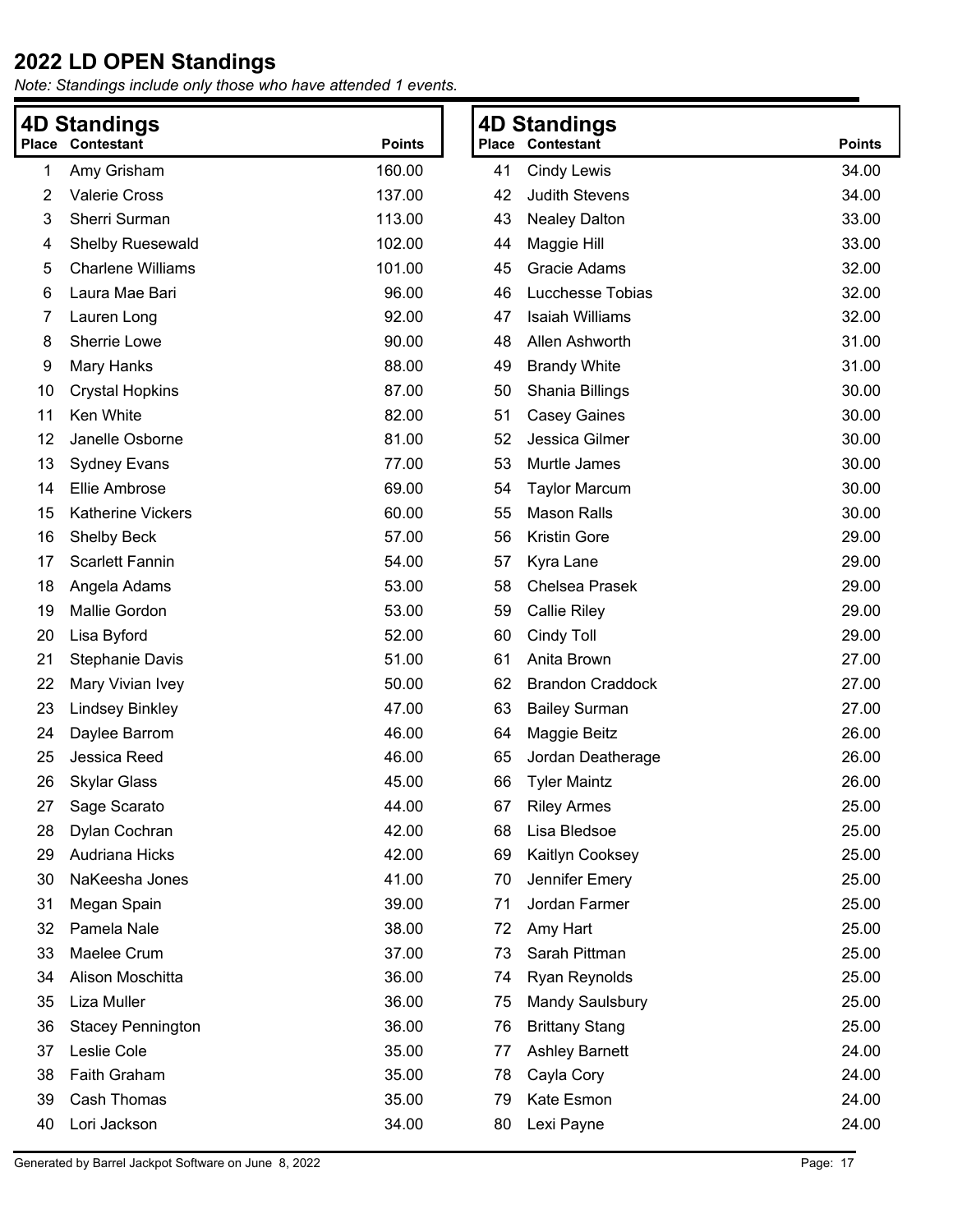| <b>4D Standings</b> |                          |               |     | <b>4D Standings</b>     |               |
|---------------------|--------------------------|---------------|-----|-------------------------|---------------|
| <b>Place</b>        | Contestant               | <b>Points</b> |     | <b>Place Contestant</b> | <b>Points</b> |
| 81                  | Carl Rose                | 24.00         | 121 | <b>Haley Clifton</b>    | 16.00         |
| 82                  | Susannah Southern        | 24.00         | 122 | Jessica Cooper          | 16.00         |
| 83                  | Carly Thompson           | 24.00         | 123 | <b>Ashley Eaves</b>     | 16.00         |
| 84                  | Cara Beth Calhoun        | 23.00         | 124 | <b>Carrie Fessler</b>   | 16.00         |
| 85                  | Leilani Faulkner         | 23.00         | 125 | Amy Jenkins             | 16.00         |
| 86                  | Michelle Staggs          | 23.00         | 126 | Abby Krohnfeldt         | 16.00         |
| 87                  | Sierra Baker             | 22.00         | 127 | Robbin Ragan            | 16.00         |
| 88                  | <b>Blakely Burgess</b>   | 22.00         | 128 | Valerie Stone           | 16.00         |
| 89                  | <b>Elisabeth Geisler</b> | 22.00         | 129 | Ella Bishop             | 15.00         |
| 90                  | Tamara Graham            | 22.00         | 130 | Janet Bradford          | 15.00         |
| 91                  | Alyssa Johnson           | 22.00         | 131 | <b>Allison Brooks</b>   | 15.00         |
| 92                  | <b>Tisha Perkins</b>     | 22.00         | 132 | Dale Burgess            | 15.00         |
| 93                  | <b>Bailee Stone</b>      | 22.00         | 133 | Lovie Byrum             | 15.00         |
| 94                  | <b>Tanner Stovall</b>    | 22.00         | 134 | Lacey Combee            | 15.00         |
| 95                  | Anna Brister             | 21.00         | 135 | Dana Crenshaw           | 15.00         |
| 96                  | <b>Cory Dowell</b>       | 21.00         | 136 | <b>Becca Crislip</b>    | 15.00         |
| 97                  | <b>Ethan Parks</b>       | 21.00         | 137 | Golden Drake            | 15.00         |
| 98                  | Olivia Bland             | 20.00         | 138 | Leah Garrett            | 15.00         |
| 99                  | Karen Cain               | 20.00         | 139 | Karrisa Hensley         | 15.00         |
| 100                 | Alyson Faulkner          | 20.00         | 140 | Sandy Hubler            | 15.00         |
| 101                 | Mary Michael Mahalitc    | 20.00         | 141 | Donna Kelley            | 15.00         |
| 102                 | Sandy Smith              | 20.00         | 142 | Stephanie Koekemoer     | 15.00         |
| 103                 | Lisa Cook                | 19.00         | 143 | Shannon Langford        | 15.00         |
| 104                 | <b>Chris Plunk</b>       | 19.00         | 144 | Jayden Layne            | 15.00         |
| 105                 | <b>Cindy Thomas</b>      | 19.00         | 145 | Sarah McClain           | 15.00         |
| 106                 | Kathy Tipton             | 19.00         | 146 | <b>Bailey McClure</b>   | 15.00         |
| 107                 | <b>Mallory Bonnett</b>   | 18.00         |     | 147 Cin'Kyra Mosley     | 15.00         |
| 108                 | <b>Whitney Bradford</b>  | 18.00         | 148 | Maggie Peacock          | 15.00         |
| 109                 | <b>Will Cauthen</b>      | 18.00         | 149 | Jessica Plunk           | 15.00         |
| 110                 | Jackie Crislip           | 18.00         | 150 | Haylee Smith            | 15.00         |
| 111                 | <b>Candice Gill</b>      | 18.00         | 151 | Lesa Williams           | 15.00         |
| 112                 | Shannon McReynolds       | 18.00         | 152 | Shelby Winstead         | 15.00         |
| 113                 | <b>Brax Nuckles</b>      | 18.00         | 153 | <b>Hailee Hammonds</b>  | 14.00         |
| 114                 | <b>Kellie Pierce</b>     | 18.00         | 154 | Amy Moore               | 14.00         |
| 115                 | Mary Claire Allman       | 17.00         | 155 | Aiden Stamps            | 14.00         |
| 116                 | Nicole Love              | 17.00         | 156 | Molly Beth Anglin       | 13.00         |
| 117                 | Emma Kate Parr           | 17.00         | 157 | Brianna Graham          | 13.00         |
| 118                 | Marlena Williams         | 17.00         | 158 | Kaitlyn Haley           | 13.00         |
| 119                 | Angie Adams              | 16.00         | 159 | Amanda Johnson          | 13.00         |
| 120                 | Alexis Avila             | 16.00         | 160 | Casey McMurray          | 13.00         |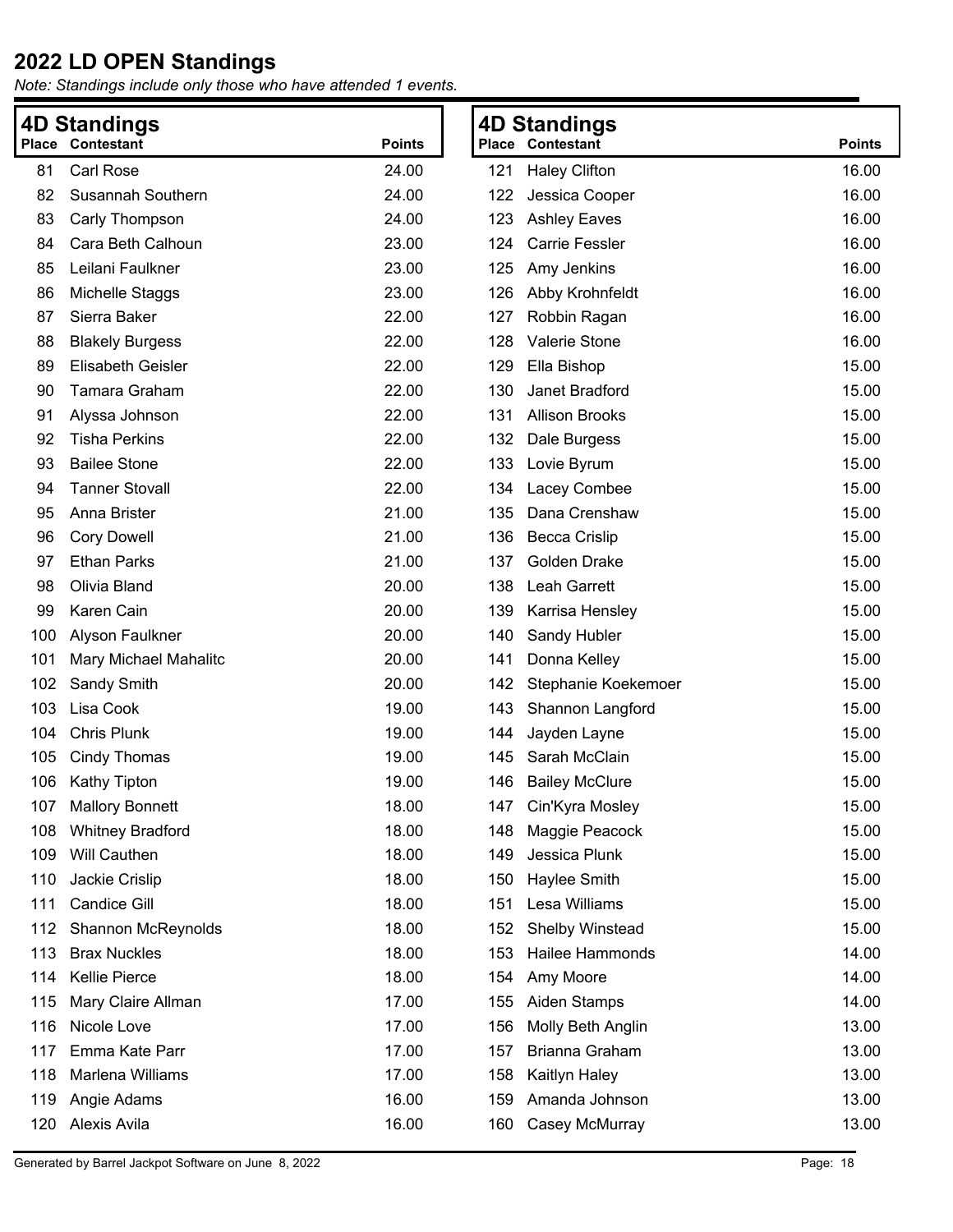|     | <b>4D Standings</b><br><b>4D Standings</b> |               |     |                           |               |
|-----|--------------------------------------------|---------------|-----|---------------------------|---------------|
|     | <b>Place Contestant</b>                    | <b>Points</b> |     | <b>Place Contestant</b>   | <b>Points</b> |
| 161 | Montana Rhodes                             | 13.00         | 201 | <b>Annie Oliver</b>       | 10.00         |
| 162 | <b>Avery Englerth</b>                      | 12.00         | 202 | Shaylee Peterson          | 10.00         |
| 163 | Anna Lynn Hartless                         | 12.00         | 203 | Sarah Poole               | 10.00         |
| 164 | Leigh Anne Kimbrough                       | 12.00         | 204 | Natalie Robbins           | 10.00         |
| 165 | <b>Emily Leister</b>                       | 12.00         | 205 | <b>Sidney Shackelford</b> | 10.00         |
| 166 | Jamie Osborne                              | 12.00         | 206 | Bethany Simpson Brown     | 10.00         |
| 167 | <b>Alexis Stafford</b>                     | 12.00         | 207 | <b>Crystal Steele</b>     | 10.00         |
| 168 | <b>Tricia Thornton</b>                     | 12.00         | 208 | <b>Whitley Strickland</b> | 10.00         |
| 169 | Luke Tyler                                 | 12.00         | 209 | Haylee Tapscott           | 10.00         |
| 170 | <b>Madeline Allen</b>                      | 11.00         | 210 | Simone Taylor             | 10.00         |
| 171 | Julia Clark                                | 11.00         | 211 | Jessica Thomas            | 10.00         |
| 172 | Addy Kennedy                               | 11.00         | 212 | Jennifer Veal             | 10.00         |
| 173 | <b>Brady Kissell</b>                       | 11.00         | 213 | Katie Williams            | 10.00         |
| 174 | <b>Keely Perkins</b>                       | 11.00         | 214 | Dinah Wilson              | 10.00         |
| 175 | Amy Stoltzfus                              | 11.00         | 215 | Kim Winstead              | 10.00         |
| 176 | Emma Trisler                               | 11.00         | 216 | Penny Wood                | 10.00         |
| 177 | <b>Dustin Angelle</b>                      | 10.00         | 217 | Lauren Worsham            | 10.00         |
| 178 | Logan Avery                                | 10.00         | 218 | Alora Yancey              | 10.00         |
| 179 | Alicia Baker                               | 10.00         | 219 | <b>Tammy Pruitt</b>       | 9.00          |
| 180 | Jana Baker                                 | 10.00         | 220 | Mehgan Kennedy            | 8.00          |
| 181 | Pam Baldridge                              | 10.00         | 221 | Jake Ramsey               | 8.00          |
| 182 | Rhonda Bohannan                            | 10.00         | 222 | Callie Jo Swire           | 8.00          |
| 183 | <b>Taylor Carver</b>                       | 10.00         | 223 | <b>Katie Shows</b>        | 7.00          |
| 184 | Sonya Cochran                              | 10.00         | 224 | <b>Bailey Brewer</b>      | 6.00          |
| 185 | Noel Crittenden                            | 10.00         | 225 | Holli Dennison            | 6.00          |
| 186 | <b>Shelby DeHass</b>                       | 10.00         | 226 | Paige Moore               | 6.00          |
| 187 | Ava Dixon                                  | 10.00         | 227 | <b>Brenda Agnew</b>       | 5.00          |
| 188 | Shyan Fox                                  | 10.00         | 228 | Reygan Alsup              | 5.00          |
| 189 | Bambi Hagan                                | 10.00         | 229 | Andi Ardoin               | 5.00          |
| 190 | Abigail Hardy                              | 10.00         | 230 | <b>Bettlyn Babin</b>      | 5.00          |
| 191 | <b>Cheyenne Hollowell</b>                  | 10.00         | 231 | Leslie Ballard            | 5.00          |
| 192 | Joni Hunt                                  | 10.00         | 232 | Shelby Barton             | 5.00          |
| 193 | Chaney Janes                               | 10.00         | 233 | Cody Bauserman            | 5.00          |
| 194 | Jax Johnson                                | 10.00         | 234 | <b>Madison Bivens</b>     | 5.00          |
| 195 | Chelsea Kennedy                            | 10.00         | 235 | Carleigh Blanton          | 5.00          |
| 196 | <b>Buster Lacey</b>                        | 10.00         | 236 | <b>Bridget Blurton</b>    | 5.00          |
| 197 | Debbie McCormick                           | 10.00         | 237 | <b>Whitney Brock</b>      | 5.00          |
| 198 | Jerrica McGill                             | 10.00         | 238 | Hallie Brown              | 5.00          |
| 199 | Michelle McMurray                          | 10.00         | 239 | Kaelyn Burr               | 5.00          |
| 200 | <b>Tina Miller</b>                         | 10.00         | 240 | <b>Alleigh Butler</b>     | 5.00          |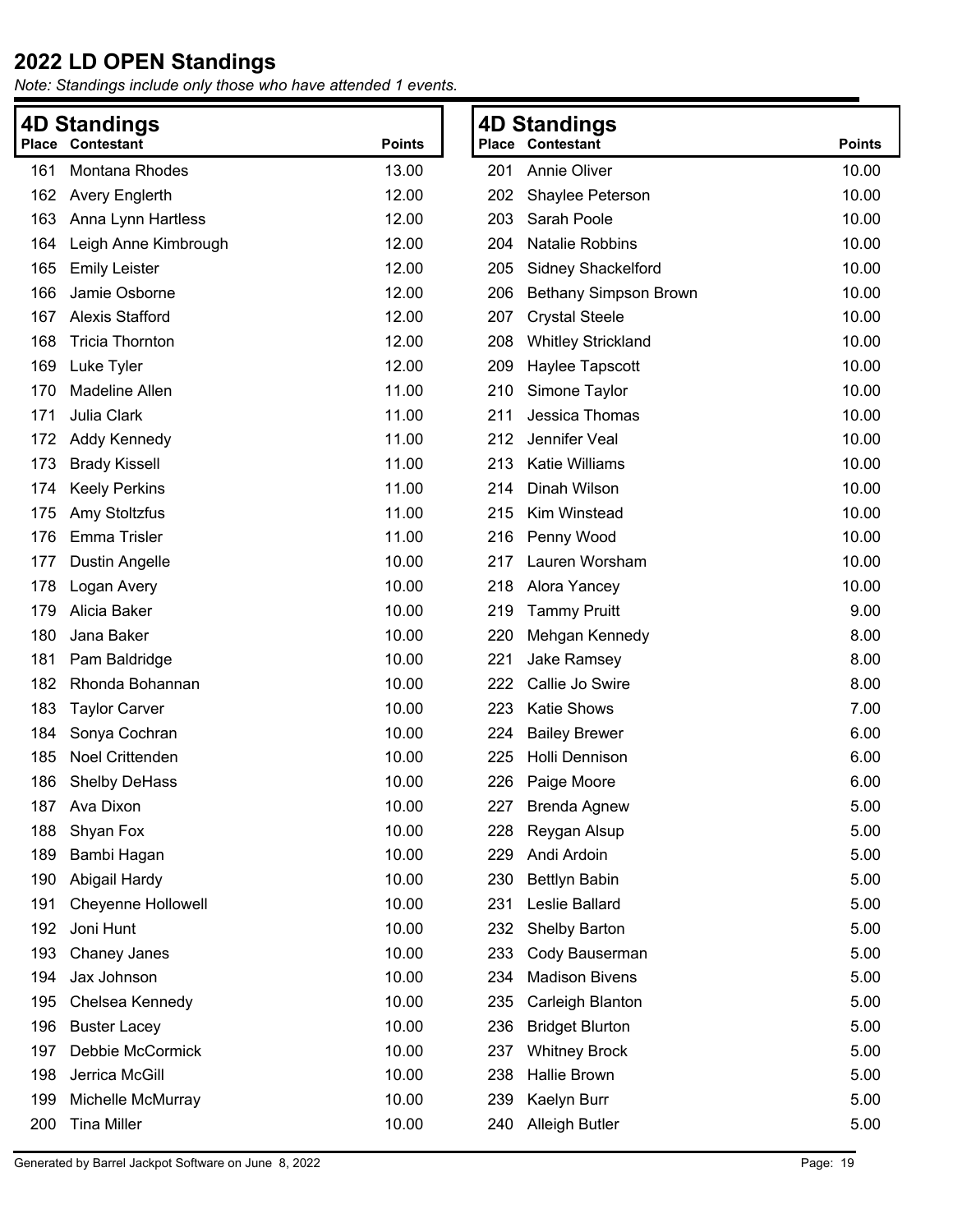*Note: Standings include only those who have attended 1 events.*

|     | <b>4D Standings</b>       |               |     | <b>4D Standings</b>     |               |
|-----|---------------------------|---------------|-----|-------------------------|---------------|
|     | <b>Place Contestant</b>   | <b>Points</b> |     | <b>Place Contestant</b> | <b>Points</b> |
| 241 | <b>Baleigh Campbell</b>   | 5.00          | 281 | Zaylee Johnson          | 5.00          |
| 242 | Maggie Carter             | 5.00          | 282 | Mary Gracin Johnston    | 5.00          |
| 243 | <b>Tiffany Carter</b>     | 5.00          | 283 | Laura Kennedy           | 5.00          |
| 244 | Cora Chandler             | 5.00          | 284 | Bayle Kennon            | 5.00          |
| 245 | Kinlee Childress          | 5.00          | 285 | Rhonda Kidd             | 5.00          |
| 246 | <b>Travis Childress</b>   | 5.00          | 286 | Jacob Kilgore           | 5.00          |
| 247 | <b>Brooklynn Collier</b>  | 5.00          | 287 | Kara Kreder             | 5.00          |
| 248 | <b>Cody Collins</b>       | 5.00          | 288 | <b>Stacey Lammers</b>   | 5.00          |
| 249 | <b>Judy Cordell</b>       | 5.00          | 289 | Niki Lewis              | 5.00          |
| 250 | <b>Taylar Coulter</b>     | 5.00          | 290 | Marne Loosenort         | 5.00          |
| 251 | Rachel Crawford           | 5.00          | 291 | Rachel Lowrey           | 5.00          |
| 252 | <b>Quay Eaves</b>         | 5.00          | 292 | Emma Reece Massey       | 5.00          |
| 253 | <b>Lilly Kate Emerson</b> | 5.00          | 293 | <b>Matt Mathews</b>     | 5.00          |
| 254 | Morgan Essary             | 5.00          | 294 | <b>Brooke May</b>       | 5.00          |
| 255 | Danita Ford               | 5.00          | 295 | <b>Tia McConnell</b>    | 5.00          |
| 256 | <b>Brandon Fortney</b>    | 5.00          | 296 | Melissa McDaniel        | 5.00          |
| 257 | Samantha Free             | 5.00          | 297 | <b>Harley McKnight</b>  | 5.00          |
| 258 | Diana Freyaldenhoven      | 5.00          | 298 | <b>Haleigh McNeil</b>   | 5.00          |
| 259 | Lena Kate Fulgham         | 5.00          | 299 | Anesha McSwain          | 5.00          |
| 260 | Angela Gilliam            | 5.00          | 300 | Angie Menz              | 5.00          |
| 261 | Angela Glassford          | 5.00          | 301 | <b>Ashley Moore</b>     | 5.00          |
| 262 | <b>Brandy Goldman</b>     | 5.00          | 302 | <b>Mabry Moore</b>      | 5.00          |
| 263 | <b>Steven Gore</b>        | 5.00          | 303 | Pollyanna Moore         | 5.00          |
| 264 | <b>Chani Graves</b>       | 5.00          | 304 | <b>Casey Morris</b>     | 5.00          |
| 265 | Melanie Green             | 5.00          | 305 | Casey Moss              | 5.00          |
| 266 | Hannah Griffis            | 5.00          | 306 | <b>Emilee Myers</b>     | 5.00          |
|     | 267 Libby Guidici         | 5.00          | 307 | Shelby Oglesby          | 5.00          |
| 268 | Olivia Gullion            | 5.00          | 308 | <b>Shawn Parsons</b>    | 5.00          |
| 269 | Katherine Hancock         | 5.00          | 309 | Jeff Pate               | 5.00          |
| 270 | <b>Lillie Haskins</b>     | 5.00          | 310 | <b>Emery Pearce</b>     | 5.00          |
| 271 | Elli Henderson            | 5.00          | 311 | <b>Kendall Pierce</b>   | 5.00          |
| 272 | Jessica Henderson         | 5.00          | 312 | Sophie Belle Plunk      | 5.00          |
| 273 | Lexi Henderson            | 5.00          | 313 | Kimberly Poe            | 5.00          |
| 274 | Deb Higgins               | 5.00          | 314 | Morgan Pogue            | 5.00          |
| 275 | Michael Hobson            | 5.00          | 315 | <b>Summer Pollard</b>   | 5.00          |
| 276 | Regan Holland             | 5.00          | 316 | Lauren Posey            | 5.00          |
| 277 | Faith Irby                | 5.00          | 317 | Janna Presilla          | 5.00          |
| 278 | Kayleigh Irby             | 5.00          | 318 | Kyleigh Pridy           | 5.00          |
| 279 | Emilee Johnson            | 5.00          | 319 | Jodi Ray                | 5.00          |
| 280 | Mary Helen Johnson        | 5.00          | 320 | Kim Roberts             | 5.00          |

**Points**